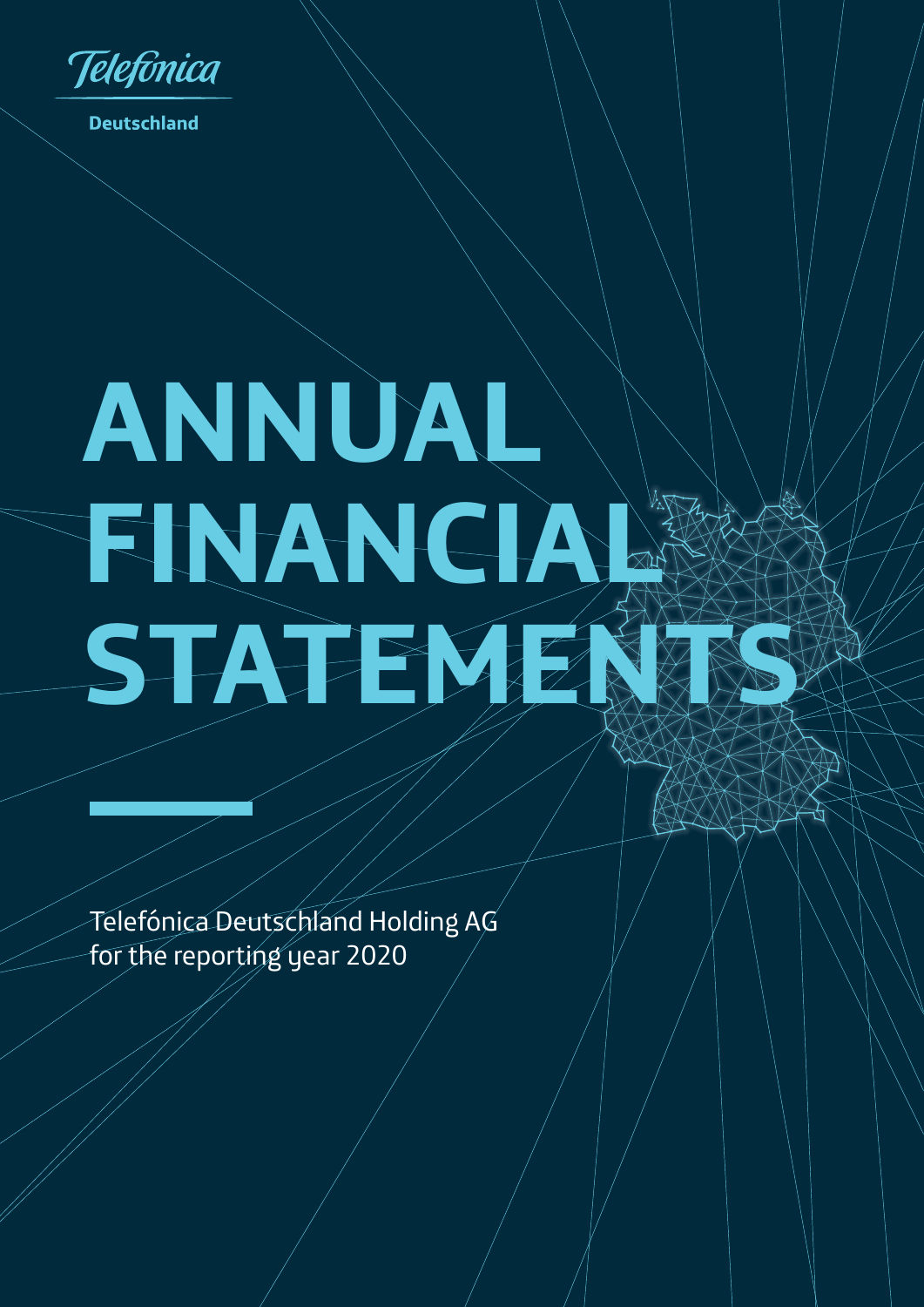## **CONTENTS**

P. 02–32

- **02 Reference to the Combined Management Report of Telefónica Deutschland Holding AG**
- **03 Annual Financial Statements**
- **21 Declaration of the Legal Representatives**
- **22 Independent auditor's report**
- **29 Glossary**
- **32 Imprint**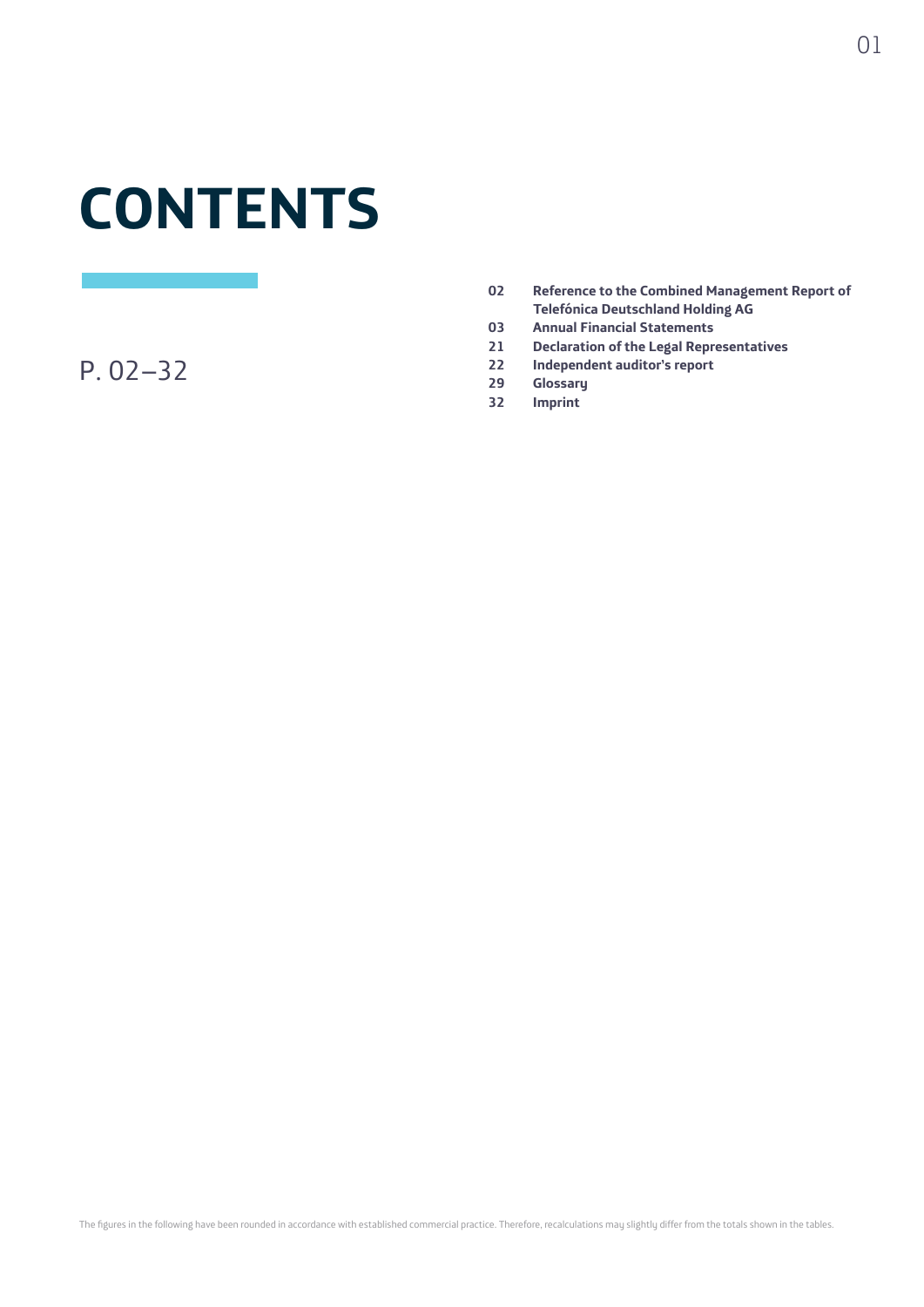# **REFERENCE TO THE COMBINED MANAGEMENT REPORT OF TELEFÓNICA DEUTSCHLAND HOLDING AG**

The Management Report of Telefónica Deutschland Holding AG and the consolidated Management Report are combined in accordance with section 315(5) HGB in conjunction with section 298 (2) HGB and published in the Telefónica Deutschland Annual Report 2020. The annual financial statements and the Management Report of Telefónica Deutschland Holding AG combined with the consolidated Management Report for the financial year 2020 will be submitted to the operator of the Federal Gazette and published in the Federal Gazette. The annual financial statements of Telefónica Deutschland Holding AG and the annual report for the Group for the financial year 2020 are also available on the Internet at:

**www.telefonica.de/investor-relations-en/annual-report**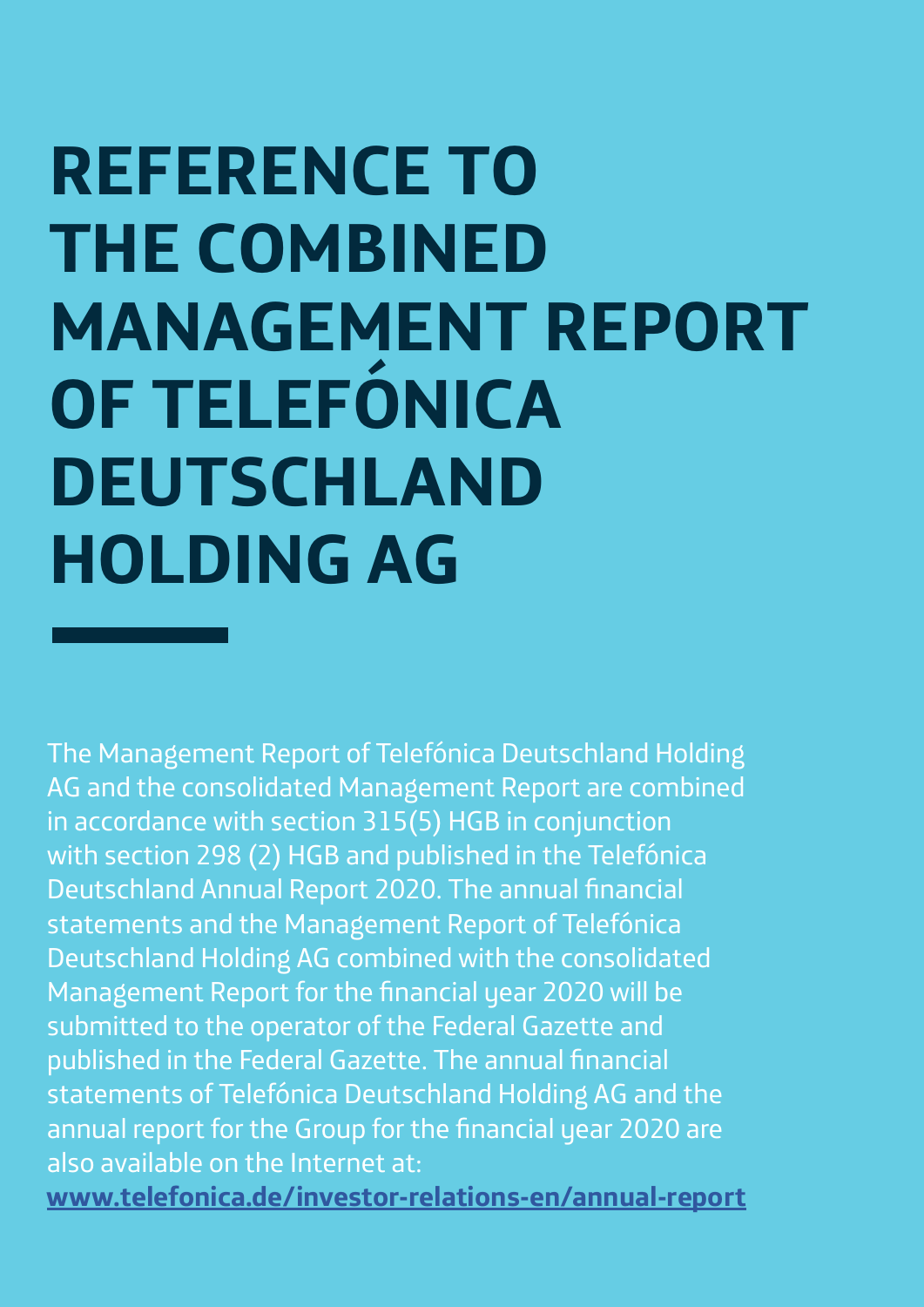# **ANNUAL FINANCIAL STATEMENTS**

for the financial year 2020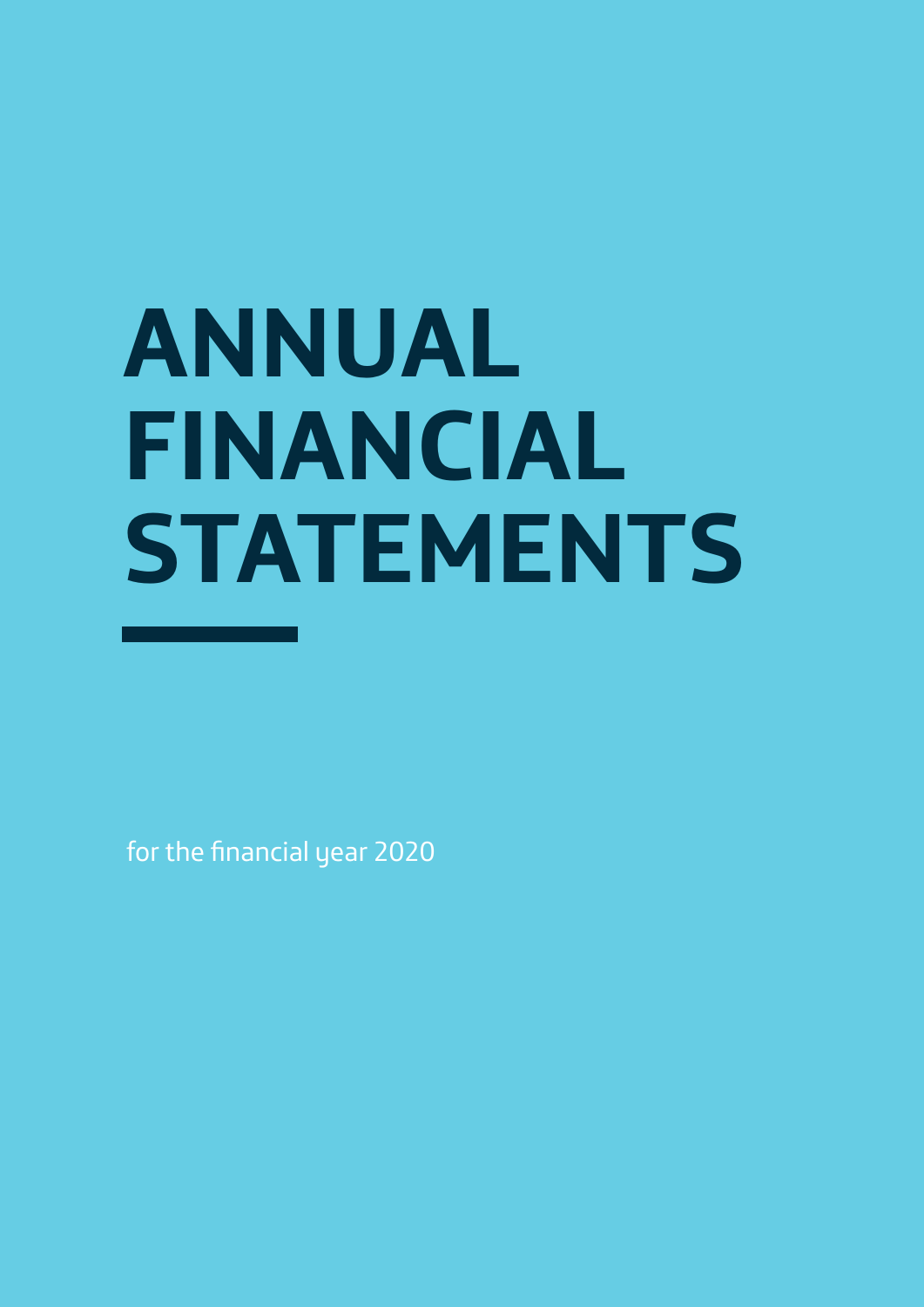# **BALANCE SHEET**

#### As of 31 December

| (in EUR)                                 | 2020             | 2019             |
|------------------------------------------|------------------|------------------|
| <b>Assets</b>                            |                  |                  |
| A) Fixed assets                          |                  |                  |
| Financial assets                         |                  |                  |
| Investments in affiliated companies      | 8,041,567,073.64 | 8,547,241,422.45 |
|                                          | 8,041,567,073.64 | 8,547,241,422.45 |
| <b>B) Current assets</b>                 |                  |                  |
| I. Receivables and other assets          |                  |                  |
| 1. Receivables from affiliated companies | 88,707,902.96    | 135,622,814.92   |
| 2. Other assets                          | 0.00             | 14,280.00        |
|                                          | 88,707,902.96    | 135,637,094.92   |
|                                          | 88,707,902.96    | 135,637,094.92   |
| C) Prepaid expenses                      | 262,908.33       | 157,440.69       |
| <b>Total assets</b>                      | 8,130,537,884.93 | 8,683,035,958.06 |

#### As of 31 December

| (in EUR)                                                                                               | 2020             | 2019             |
|--------------------------------------------------------------------------------------------------------|------------------|------------------|
| <b>Equity and Liabilities</b>                                                                          |                  |                  |
| A) Equity                                                                                              |                  |                  |
| I. Subscribed capital                                                                                  | 2,974,554,993.00 | 2,974,554,993.00 |
| II. Additional paid-in capital                                                                         | 4,544,791,729.62 | 4,832,539,244.82 |
| III. Retained earnings                                                                                 | 14,083.91        | 14,083.91        |
| Legal reserve                                                                                          | 14.083.91        | 14,083.91        |
| IV. Balance sheet profit                                                                               | 535,419,898.74   | 737,379,114.26   |
|                                                                                                        | 8,054,780,705.27 | 8,544,487,435.99 |
| <b>B) Provisions</b>                                                                                   |                  |                  |
| 1. Provisions for pensions and similar obligations                                                     | 3,328,880.00     | 2,902,683.00     |
| 3. Tax provisions                                                                                      | 5,100,000.00     | 0.00             |
| 3. Other provisions                                                                                    | 5,369,416.17     | 4,913,596.42     |
|                                                                                                        | 13,798,296.17    | 7,816,279.42     |
| C) Liabilities                                                                                         |                  |                  |
| 1. Trade payables                                                                                      | 28,354.93        | 47,176.10        |
| - thereof with a remaining term of up to one year EUR 28,354.93 (previous year: EUR 47,176.10)         |                  |                  |
| 2. Liabilities to affiliated companies                                                                 | 24,405,386.03    | 54,305,455.61    |
| - thereof with a remaining term of up to one year EUR 23,969,553.31 (previous year: EUR 53,690,992.72) |                  |                  |
| - thereof with a remaining term of more than one year EUR 435,832.72 (previous year: EUR 614,462.89)   |                  |                  |
| 3. Other liabilities                                                                                   | 37,525,142.53    | 76,379,610.94    |
| - thereof with a remaining term of up to one year EUR 37,525,142.53 (previous year: EUR 76,379,610.94) |                  |                  |
| - thereof from taxes EUR 37,393,552.19 (previous year: EUR 76,159,349.29)                              |                  |                  |
|                                                                                                        | 61,958,883.49    | 130,732,242.65   |
| <b>Total Equity and Liabilities</b>                                                                    | 8,130,537,884.93 | 8,683,035,958.06 |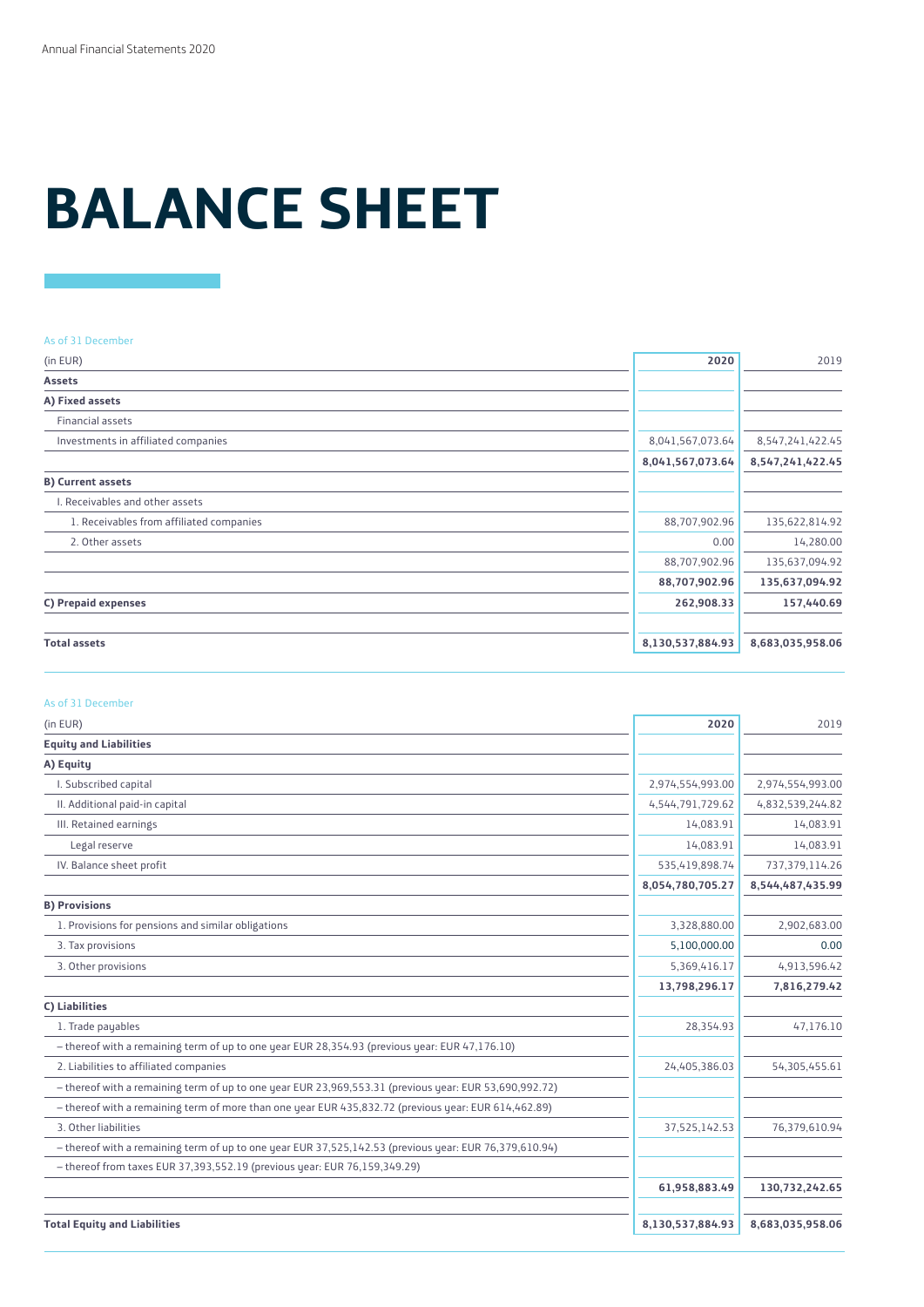# **INCOME STATEMENT**

#### 1 January to 31 December

| (in EUR)                                                                           | 2020           | 2019             |
|------------------------------------------------------------------------------------|----------------|------------------|
| 1. Revenues                                                                        | 9,888,703.77   | 10,620,148.32    |
| 2. Other operating income                                                          | 1,371,577.88   | 497,949.79       |
| - thereof from currency conversion EUR 196.00 (previous year: EUR 146.12)          |                |                  |
| 3. Personnel expenses                                                              | (7,964,155.84) | (8,574,598.04)   |
| a) Salaries and wages                                                              | (7,448,997.94) | (8, 115, 134.24) |
| b) Social security contributions and expenses for pensions and other benefits      | (515, 157.90)  | (459, 463.80)    |
| - thereof for retirement pensions EUR -473,477.37 (previous year: EUR -399,224.54) |                |                  |
| 4. Other operating expenses                                                        | (4,301,761.94) | (4, 165, 464.69) |
| - thereof from currency conversion EUR -439.09 (previous year: EUR -451.62)        |                |                  |
| 5. Income from investments                                                         | 22,217,183.06  | 0.00             |
| - thereof from affiliated companies EUR 22,217,183.06 (previous year: EUR 0.00)    |                |                  |
| 6. Other interest and similar income                                               | 339,259.43     | 0.00             |
| - thereof from affiliated companies EUR 339,259.43 (previous year: EUR 0.00)       |                |                  |
| 7. Interest and similar expenses                                                   | (483, 125.00)  | (251,054.50)     |
| - thereof from accumulation EUR -483,125.00 (previous year: EUR -249,205.00)       |                |                  |
| 8. Income taxes                                                                    | (5,100,000.00) | 0.00             |
| 9. Profit/(loss) after tax                                                         | 15,967,681.36  | (1,873,019.12)   |
| 10. Other taxes                                                                    | (63.27)        | (312.06)         |
| 11. Profit (loss) for the period (previous year: Loss for the period)              | 15,967,618.09  | (1,873,331.18)   |
| 12. Profit carried forward from the previous year                                  | 231,704,765.45 | 739,252,445.44   |
| 13. Withdrawal from additional paid-in capital                                     | 287,747,515.20 | 0.00             |
| 14. Balance sheet profit                                                           | 535,419,898.74 | 737,379,114.26   |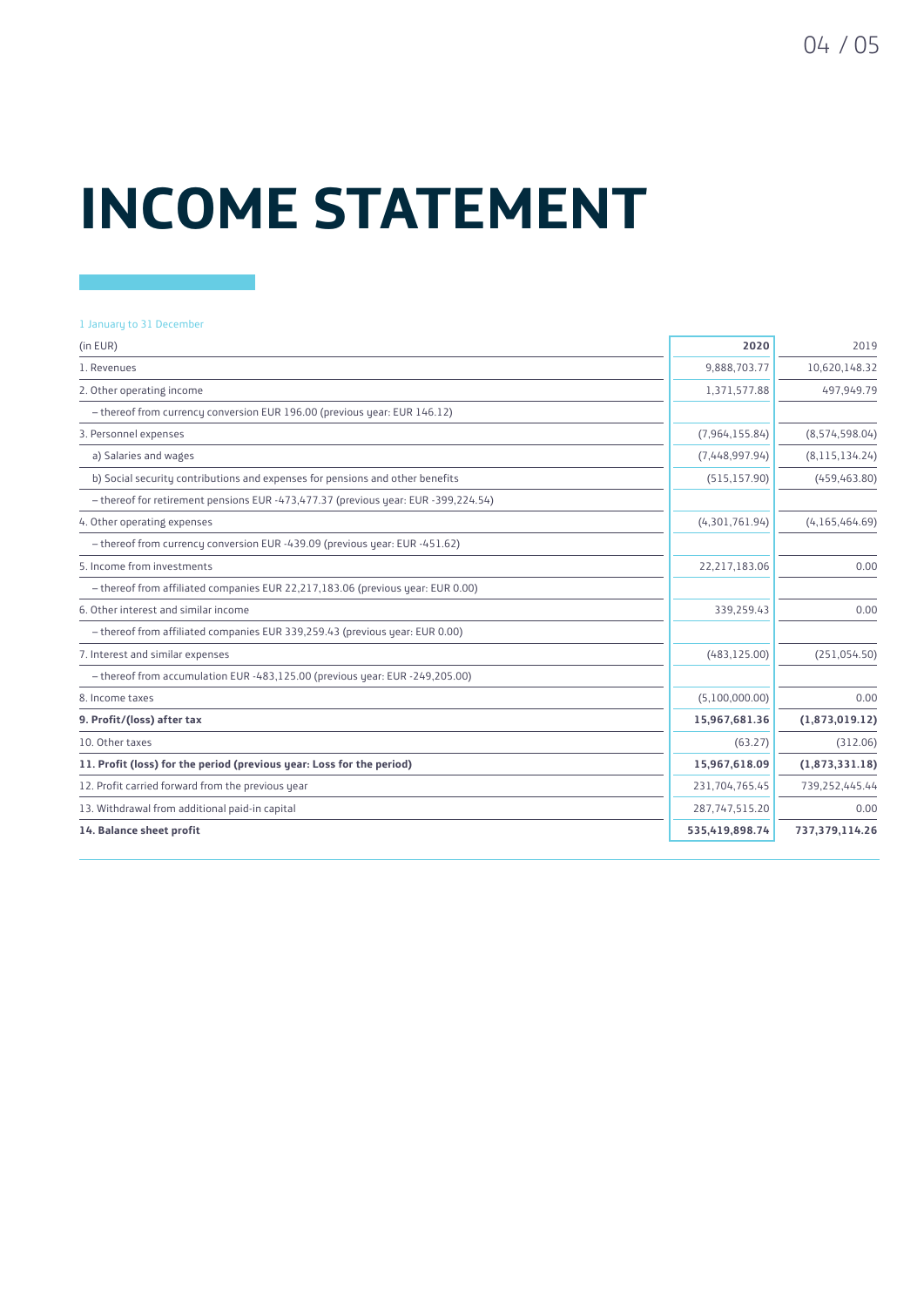# **NOTES**

### for the financial year 2020

### 1. General Information on the Annual Financial **Statements**

The annual financial statements of Telefónica Deutschland Holding AG, Munich (hereinafter also "Telefónica Deutschland"), for the financial year 2020 have been prepared in accordance with the regulations of the German Stock Corporation Act (AktG) and the German Commercial Code (HGB).

The financial year is the calendar year (1 January to 31 December).

The company is registered with the Munich Local Court under HRB 201055 and is listed on the regulated market of the Frankfurt Stock Exchange. The German Securities Identification Number (WKN) is A1J5RX, the International Securities Identification Number (ISIN) is DE000A1J5RX9. The share capital of Telefónica Deutschland Holding AG as of 31 December 2020 is unchanged from the previous year at EUR 2,974,554,993. It is divided into 2,974,554,993 no-par value registered shares, each with a proportionate interest in the share capital of EUR 1.00. Each no-par value share grants one vote at the Annual General Meeting.

As of 31 December 2020, 30.8% of the shares were in free float. 69.2% were held by Telefónica Germany Holdings Limited, Slough, United Kingdom (Telefónica Germany Holdings Limited), an indirect wholly-owned subsidiary of Telefónica, S.A., Madrid, Spain (Telefónica, S.A.).

Telefónica Deutschland Holding AG is the parent company of the Telefónica Deutschland Group. The Telefónica Deutschland Group comprises Telefónica Deutschland and its subsidiaries, as well as joint activities and associated companies (hereinafter also jointly referred to as Telefónica Deutschland Group).

It is included in the Consolidated Financial Statements of the ultimate parent company, Telefónica, S.A., Madrid, Spain (Telefónica, S.A.; its group: the Telefónica, S.A. Group). The direct parent company of the Telefónica Deutschland Group is Telefónica Germany Holdings Limited, a wholly-owned subsidiary of  $O<sub>2</sub>$  (Europe) Limited, Slough, United Kingdom ( $O_2$  (Europe) Limited), and an indirect subsidiary of Telefónica, S.A. The companies of the Telefónica, S.A. Group are related parties, as Telefónica, S.A. controls the Telefónica Deutschland Group.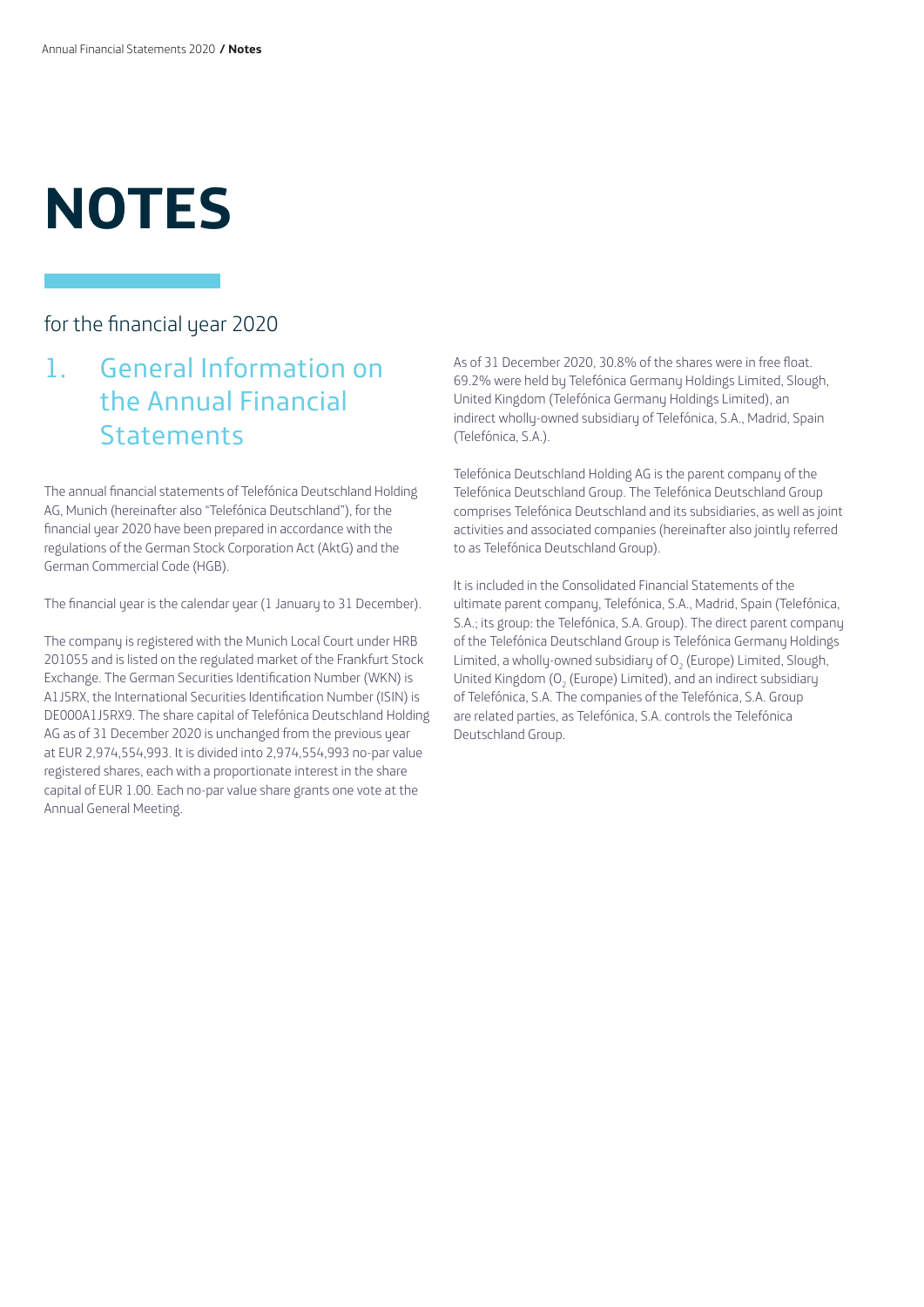As of 31 December 2020, the companies included in the Telefónica Deutschland Group of companies were organised as shown in the following organisation chart:



Unless stated otherwise the ownership interests amount to 100%.

The Telefónica Germany Zweite Mobilfunk Standortgesellschaft mbH was founded in the second quarter of the financial year.

In the fourth quarter of the financial year, Minodes GmbH was merged into Telefónica Germany GmbH & Co. OHG with retroactive effect to 1 January 2020. The merger entered into force with the entry in the commercial register of Telefónica Germany GmbH & Co. OHG on 15 December 2020.

Furthermore, Telefónica Germany Next GmbH was renamed Telefónica Germany Business Sales GmbH and the location of its place of business changed from Munich to Dusseldorf in the fourth quarter of the financial year.

Also, in the fourth quarter, Telefónica Germany 1. Beteiligungsgesellschaft mbH acquired 10% in each of UGG TopCoGmbH & Co.KG and UGG TopCo/HoldCo General Partner GmbH. The latter is the general partner of UGG TopCoGmbH & Co.KG.

As of the reporting date, Telefónica Deutschland is classified as a large capital company within the meaning of section 267 (3) sentence 2 HGB.

The income statement was prepared in accordance with section 275 (2) HGB according to the total cost method.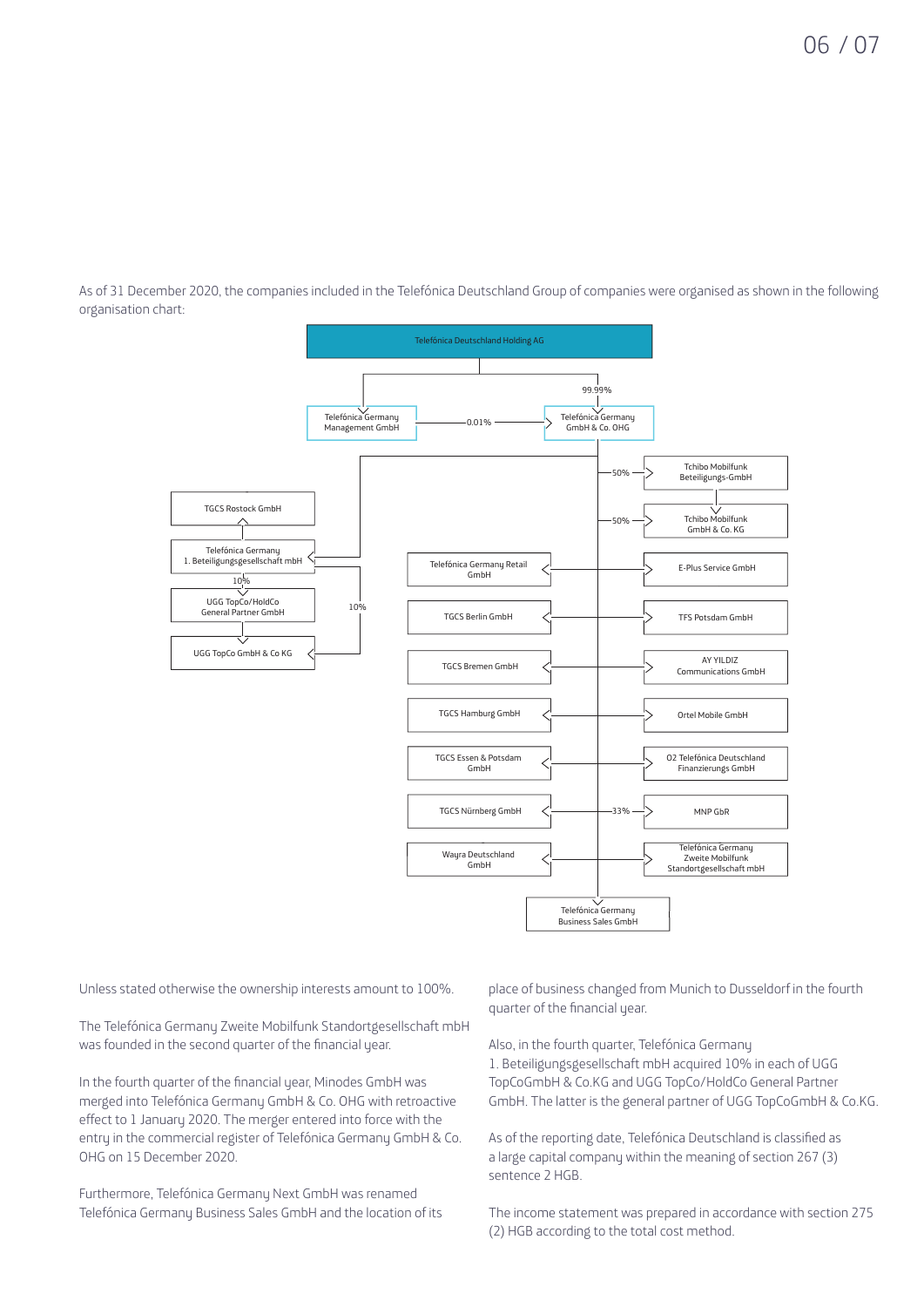Telefónica Deutschland Holding AG is the controlling company for a group of controlled companies of the Telefónica Deutschland Holding AG fiscal unity for value-added tax (VAT) purposes.

Telefónica Deutschland Holding AG, in its capacity as shareholder of Telefónica Germany GmbH & Co. OHG, constitutes the taxable entity for corporation tax purposes.

The figures in the following have been rounded in accordance with established commercial practice. Recalculations may therefore slightly differ from the values shown in the tables.

#### Annual General Meeting and dividend payment

On 20 May 2020, the virtual Annual General Meeting was held with respect to the 2019 financial year. In addition to the presentation of the annual and consolidated financial statements of Telefónica Deutschland, amongst other things, a dividend payment of EUR 0.17 for each eligible no-par-value share, in total EUR 505,674,348.81, was approved.

An amendment to the articles of association of section 20 on Supervisory Board remuneration was adopted by the Annual General Meeting on 20 May 2020 and entered in the commercial register on 26 June 2020. The change applies retroactively from 1 January 2020. Additional resolutions on changes to the articles of association were passed that were irrelevant for the annual financial statements.

#### Agreement on the remuneration of management services

Telefónica Deutschland Holding AG has an agreement in place with Telefónica Germany GmbH & Co. OHG, Munich (hereinafter also referred to as the OHG). This comprises an obligation to perform management services for Telefónica Germany GmbH & Co. OHG. Telefónica Germany GmbH & Co. OHG reimburses the costs of the remuneration of the members of the Management Board and additional administrative costs. Furthermore, Telefónica Germany GmbH & Co. OHG pays Telefónica Deutschland Holding AG a lump sum amount of EUR 43,500 (previous year: EUR 30,000) per quarter.

Telefónica Deutschland Holding AG additionally has an agreement in place with Telefónica Germany Management GmbH, Munich. This agreement comprises an obligation to perform management services for Telefónica Germany Management GmbH. In return, Telefónica Germany Management GmbH pays Telefónica Deutschland Holding AG a lump sum amount of EUR 30,000 (previous year: EUR 30,000) per quarter.

The total reimbursement amount is included in the Company's revenues.

### 2. Accounting and valuation methods

The accounting and valuation methods applied for the preparation of the Annual Financial Statements as of 31 December 2020 are in accordance with the regulations of sections 242 to 256a and 264 to 288 of the HGB and the relevant provisions of the German Stock Corporation Act (AktG). The accounting and valuation methods are unchanged compared to the previous year.

Financial assets are measured at the historical acquisition costs less the required impairment losses in order to be recognised at the lower fair value as of the balance sheet date. If the reasons for the impairment losses no longer exist, the impairment losses are reversed in accordance with section 253 (5) sentence 1 HGB. Any withdrawals from reserve accounts of shareholdings in partnerships will have the effect of reducing the carrying amount of the shareholding in question by the same amount to the extent that the withdrawn reserves already existed at the time of the acquisition of the shareholding or were verifiably established out of injections of funds into the company.

Receivables, other assets and cash and cash equivalents are recognised at their nominal value. Appropriate allowances for bad debts have been made for all risk positions.

Prepaid expenses are expenses prior to the balance sheet date which represent expenses for a specific period after this date.

Provisions for pensions are measured on the basis of actuarial calculation using the projected unit credit method taking into account the 2018 G mortality tables of Prof. Dr. Heubeck. Provisions for pensions and similar obligations are discounted on a flat-rate basis using the average market interest rate of the past ten years published by the Deutsche Bundesbank, which is based on an assumed remaining term of 15 years (section 253 (2) sentence 2 HGB). This interest rate is 2.31% (2019: 2.71%). The provisions for pensions and similar obligations are calculated on the basis of annual pension increases of 1.75% (2019: 1.75%) and a fluctuation of 17.00% (2019: 17.00%) is assumed. Wage and salary increases did not need to be taken into consideration.

The assets serving solely to meet the pension obligations, which are excluded from access by all other creditors (plan assets within the meaning of section 246 (2) sentence 2 HGB) are offset against the provisions at their fair value. As no active market exists on the basis of which the market price can be determined, the acquisition costs are amortised in accordance with the strict lower of cost or market principle in accordance with section 253 (4) HGB (section 255 (4)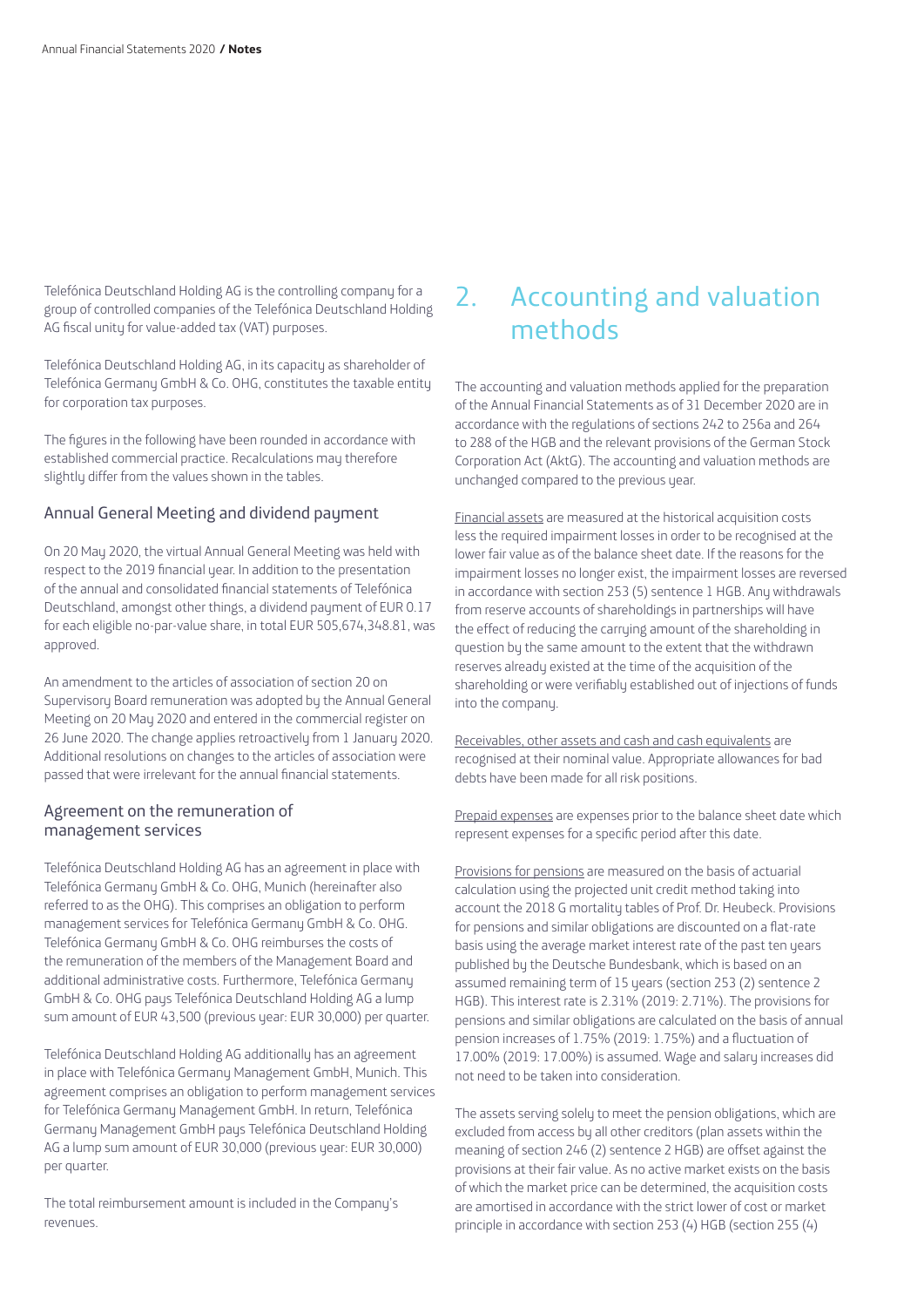sentence 3 HGB). The amortised acquisition costs from reinsurance claims and thus the fair value within the meaning of section 255 (4) sentence 4 HGB correspond to the so-called actuarial reserve of the insurance contract specified in the business plan plus any existing credit balance from premium refunds (so-called irrevocably allocated surplus participation).

Effects on income from a change in the discount rate are recognised in the financial result.

In order to satisfy the indirect pension obligations, funds are invested and managed by the ProFund Unabhängige Gruppen-Unterstützungskasse e.V. provident fund. These plan assets are valued at fair value. Telefónica Deutschland Holding AG exercises the option not to recognise indirect pension obligations in the balance sheet in accordance with article 28 (1) sentence 2 of the Introductory Act to the German Commercial Code (EGHGB).

Tax provisions are recognised at the settlement amount, which is required according to reasonable commercial judgement. Discounting in accordance with section 253 (2) HGB is not necessary.

Other provisions take into account all identifiable risks and contingent liabilities and are recognised in the amount required according to reasonable commercial judgement. Discounting in accordance with section 253 (2) HGB is not necessary.

Liabilities are recognised at their settlement amount. Liability items that are denominated in currencies from countries outside of the European Monetary Union are translated at the mean spot exchange rate as of the balance sheet date in accordance with section 256a HGB.

Deferred taxes are calculated on the basis of temporary or quasipermanent differences between the valuations of assets, liabilities and prepaid expenses under commercial law and their valuations for tax purposes, or on the basis of tax losses carried forward, the amounts of the resulting tax charge and relief are valued using the tax rates applicable to the individual companies at the time the differences are reduced, rather than discounting them. Deferred tax assets and liabilities are netted. Deferred taxes are not capitalised in exercising the existing recognition option in accordance with section 274 (1) sentence 2 HGB.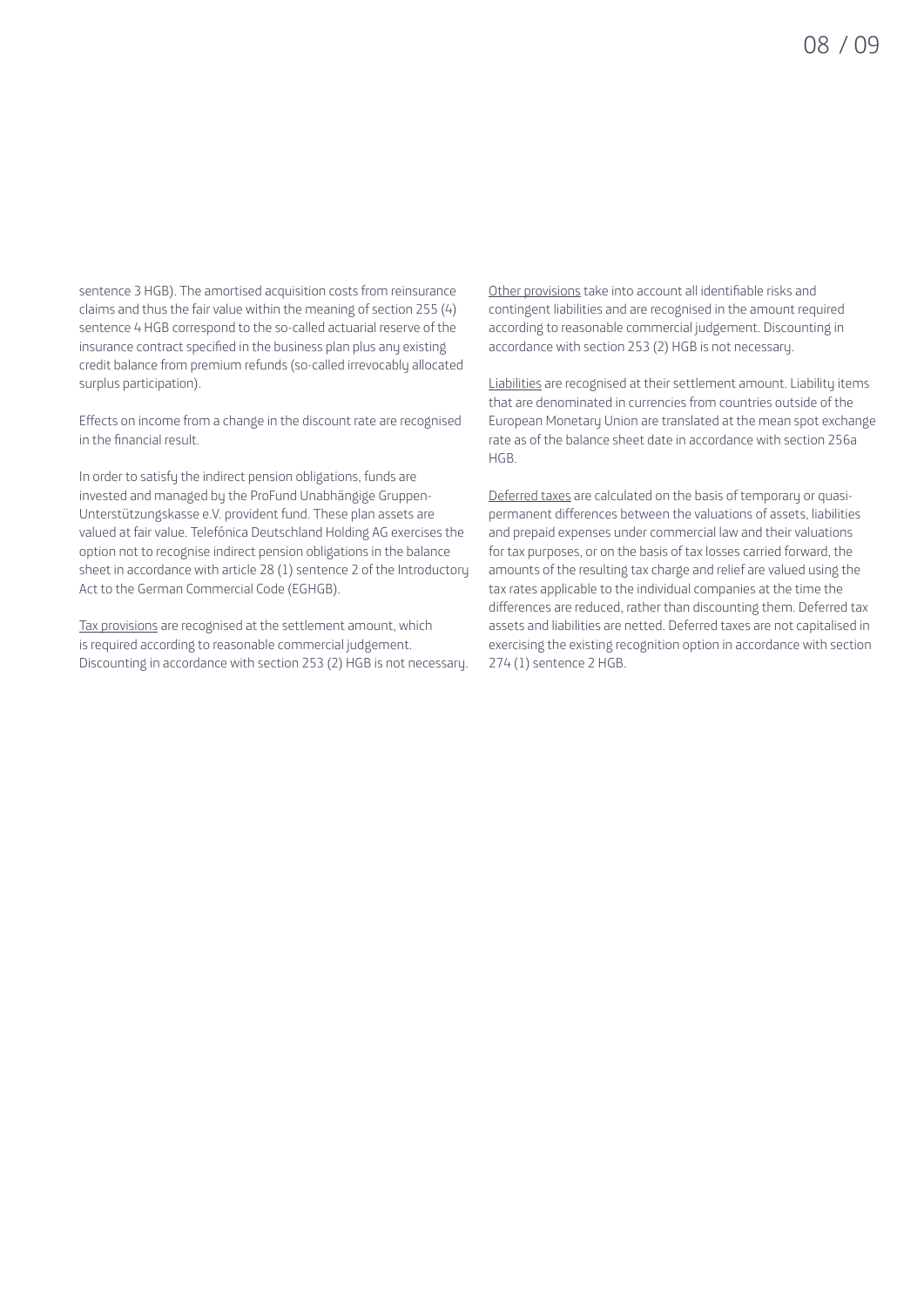### 3. Notes to the Balance Sheet

#### Financial assets

Investments in affiliated companies in the amount of EUR 8,031,137 thousand (2019: EUR 8,536,811 thousand) relate to the shares in Telefónica Germany GmbH & Co. OHG, Munich, whose personally liable shareholder is the Company. The decrease in the carrying amount of the investment in Telefónica Germany GmbH & Co. OHG results from the withdrawal from reserves of in total EUR 505,674 thousand by Telefónica Deutschland on the basis of a shareholders' resolution dated 4 May 2020 in accordance with section 4 (3) of the shareholders' agreement.

As in the previous period, the carrying amount of the shares in Telefónica Germany Management GmbH, Munich was unchanged at EUR 10,430 thousand.

For further information, we refer to the attached presentation of the changes in fixed assets.

|                                     |                 |           |                  | Acquisition costs        |
|-------------------------------------|-----------------|-----------|------------------|--------------------------|
|                                     | As of 1 January |           |                  | As of 31 December        |
| (in EUR thousand)                   | 2020            | Additions | <b>Disposals</b> | 2020                     |
| <b>Financial assets</b>             |                 |           |                  |                          |
| Investments in affiliated companies | 8,547,241       |           | 505,674          | 8,041,567                |
|                                     | 8,547,241       |           | 505,674          | 8,041,567                |
|                                     |                 |           |                  | Accumulated depreciation |
|                                     | As of 1 January |           |                  | As of 31 December        |
| (in EUR thousand)                   | 2020            | Additions | <b>Disposals</b> | 2020                     |

| <b>Financial assets</b>             |                          |                          |                          |        |
|-------------------------------------|--------------------------|--------------------------|--------------------------|--------|
| Investments in affiliated companies | $\sim$                   | $\sim$                   | -                        | $\sim$ |
|                                     | $\overline{\phantom{a}}$ | $\overline{\phantom{0}}$ | $\overline{\phantom{a}}$ | $\sim$ |

| (in EUR thousand)                   | As of 1 January<br>2020 | Carrying amount<br>As of 31 December<br>2020 |
|-------------------------------------|-------------------------|----------------------------------------------|
| <b>Financial assets</b>             |                         |                                              |
| Investments in affiliated companies | 8.547.241               | 8,041,567                                    |
|                                     | 8,547,241               | 8,041,567                                    |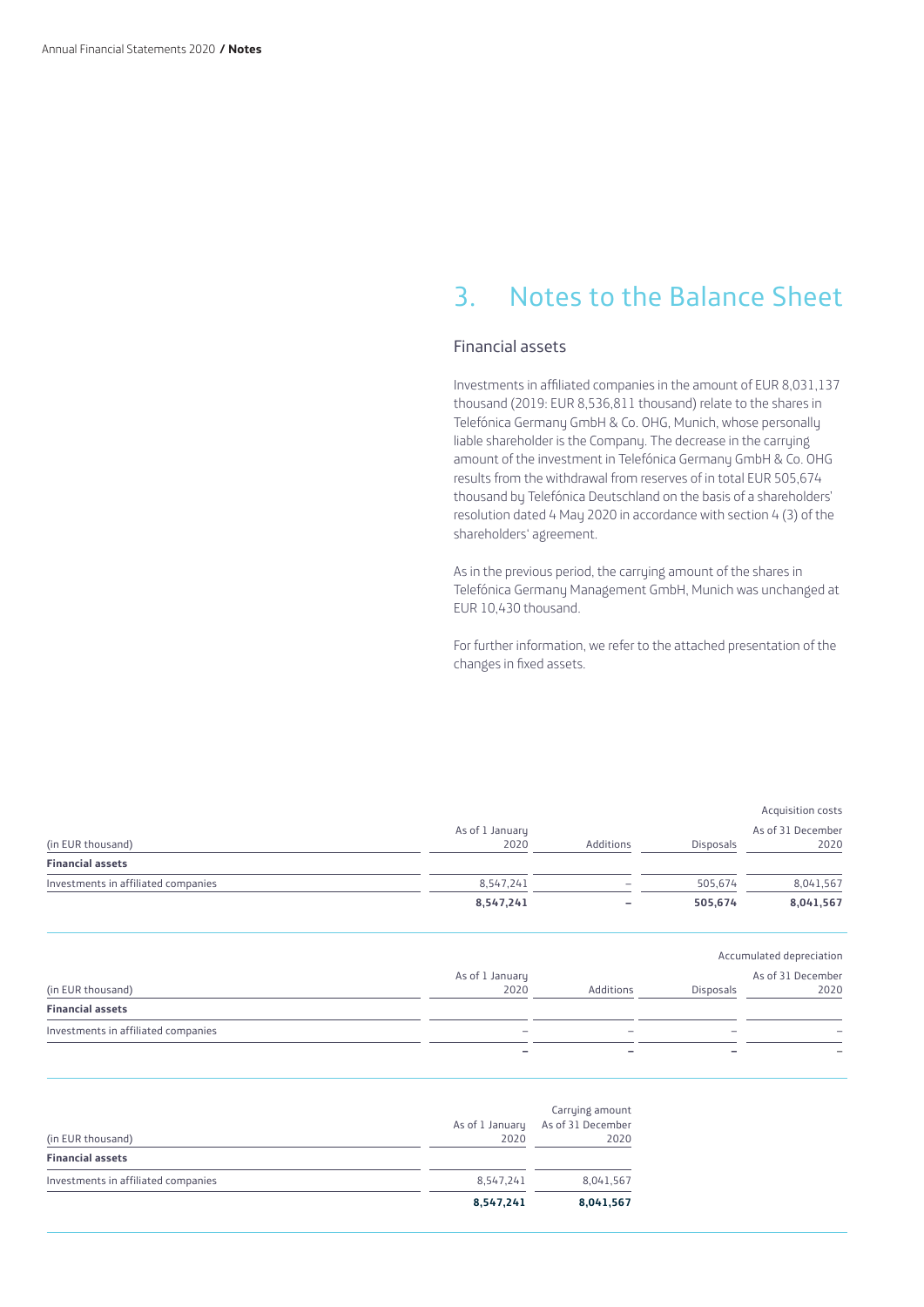#### List of shareholdings in accordance with section 285 no. 11 or no. 11a HGB

|                                                                                     |         |                  | Equity capital<br>31/12/2019 | Result of the<br>financial year |
|-------------------------------------------------------------------------------------|---------|------------------|------------------------------|---------------------------------|
|                                                                                     |         | Share of capital | in EUR                       | <b>2019 in EUR</b>              |
| Name, legal form, registered office                                                 | Countru | in $%$           | thousand <sup>(4)</sup>      | thousand <sup>(4)</sup>         |
| AY YILDIZ Communications GmbH, Dusseldorf <sup>(3)</sup>                            | Germanu | 100              | 5,025                        | $0 *$                           |
| E-Plus Service GmbH, Dusseldorf <sup>(3)</sup>                                      | Germany | 100              | 78,244                       | $0 *$                           |
| MNP GbR. Dusseldorf                                                                 | Germanu | 33               | 192                          | $147 -$                         |
| 02 Telefónica Deutschland Finanzierungs GmbH, Munich                                | Germanu | 100              | 25                           | $0 *$                           |
| Ortel Mobile GmbH, Dusseldorf <sup>(3)</sup>                                        | Germanu | 100              | 5,441                        | $0 *$                           |
| TCHIBO Mobilfunk Beteiligungs-GmbH, Hamburg                                         | Germanu | 50               | 44                           | $1 -$                           |
| TCHIBO Mobilfunk GmbH & Co. KG, Hamburg                                             | Germanu | 50               | 11,517                       | $832 -$                         |
| Telefónica Germany 1. Beteiligungsgesellschaft mbH, Munich (3)                      | Germanu | 100              | 85,778                       | $0 *$                           |
| Telefónica Germany GmbH & Co. OHG, Munich (1)(2)                                    | Germany | 100              | 5,723,666                    | $22,219 -$                      |
| Telefónica Germany Management GmbH, Munich <sup>(3)</sup>                           | Germanu | 100              | 10,839                       | $35 -$                          |
| Telefónica Germany Sales GmbH, Dusseldorf <sup>(3)</sup>                            | Germanu | 100              | 29,348                       | $0 *$                           |
| Telefónica Germany Retail GmbH, Dusseldorf <sup>(3)</sup>                           | Germanu | 100              | 107,050                      | $0 *$                           |
| TFS Potsdam GmbH, Potsdam <sup>(3)</sup>                                            | Germany | 100              | 25                           | $0 *$                           |
| TGCS Berlin GmbH, Dusseldorf <sup>(3)</sup>                                         | Germanu | 100              | 1.100                        | $0 *$                           |
| TGCS Bremen GmbH, Munich <sup>(3)</sup>                                             | Germanu | 100              | 1,525                        | $0 *$                           |
| TGCS Essen & Potsdam GmbH, Potsdam (3)                                              | Germany | 100              | 3,025                        | $0 *$                           |
| TGCS Hamburg GmbH, Munich (3)                                                       | Germanu | 100              | 1,775                        | $0 *$                           |
| TGCS Nürnberg GmbH, Munich (3)                                                      | Germanu | 100              | 3,775                        | $0 *$                           |
| TGCS Rostock GmbH, Munich (3)                                                       | Germanu | 100              | 15,342                       | $0 *$                           |
| Wayra Deutschland GmbH, Munich <sup>(3)</sup>                                       | Germany | 100              | 2,393                        | $0 *$                           |
| Telefónica Germany Zweite Mobilfunk Standortgesellschaft mbH, Munich <sup>(3)</sup> | Germanu | 100              |                              | ×.                              |
| UGG TopCo/HoldCoGeneral Partner GmbH, Ismaning                                      | Germanu | 10               |                              | $\sim$                          |
| UGG TopCoGmbH & Co.KG, Ismaning                                                     | Germanu | 10               |                              |                                 |
|                                                                                     |         |                  |                              |                                 |

1) 99.99% Telefónica Deutschland Holding AG, as the personally liable shareholder; 0.01% Telefónica Germany Management GmbH

2) Utilisation of exemption in accordance with section 264 b HGB

3) Utilisation of exemption in accordance with section 264 Para. 3 HGB

4) Equity capital and result of the last financial year, for which annual financial statements exist

\*) After profit/loss transfer

For further information on the nature of shareholdings, refer to the organisation chart in the "General information on the Annual Financial Statements" section.

#### Receivables

The receivables from affiliated companies amount to EUR 88,708 thousand (2019 EUR 135,623 thousand). The receivables from affiliated companies in the financial year 2020 mainly comprise receivables from affiliated companies from the VAT Group in the amount of EUR 79,199 thousand (2019: EUR 78,921 thousand) and receivables from cash pooling from Telfisa Global B.V., Amsterdam, Netherlands in the amount of EUR 7,903 thousand (2019: EUR 54,365 thousand).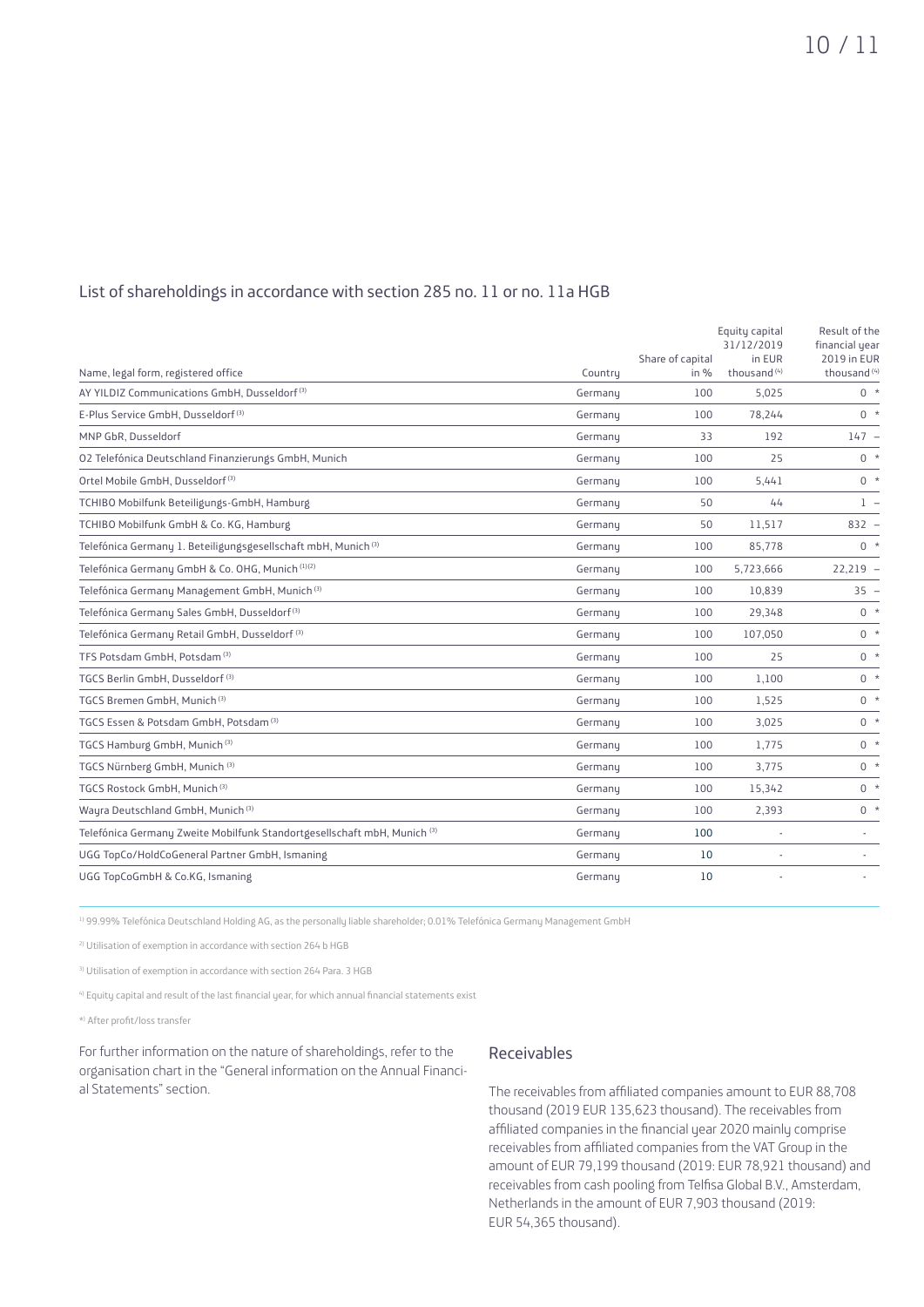Furthermore, there are receivables in the amount of EUR 1,596 thousand (2019: EUR 2,327 thousand) for management services from Telefónica Germany GmbH & Co. OHG and in the amount of EUR 10 thousand (2019: EUR 10 thousand) due from Telefónica Germany Management GmbH.

#### Deferred taxes

In exercising the recognition option, no deferred tax assets were recognised as of 31 December 2020. Circumstances that lead to the recognition of deferred tax assets essentially mainly result from existing corporate income tax and trade income tax loss carryforwards and from temporary differences at the level of Telefónica Germany GmbH & Co. OHG. As a shareholder of Telefónica Germany GmbH & Co. OHG, Telefónica Deutschland Holding AG is the taxable entity for corporate income tax purposes. The tax rate for the deferred tax assets for corporate income tax and the solidarity surcharge is unchanged at 15.825%, the trade income tax rate is 17.15%.

#### **Equity**

#### **Subscribed capital**

The registered share capital of Telefónica Deutschland Holding AG as of 31 December 2020 is EUR 2,974,555 thousand (2019: EUR 2,974,555 thousand). The share capital is divided into no-par value registered shares, each with a proportionate interest in the share capital of EUR 1.00 (shares). The registered share capital is fully paid.

As of 31 December 2020, Telefónica Deutschland Holding AG did not hold any of its own shares.

In accordance with section 6 (2) of the articles of association, the shareholders do not have the right to securitise shares. Each no-par value share grants one vote at the Annual General Meeting. The shares are freely transferable.

#### **Authorised capital**

Telefónica Deutschland Holding AG had authorised capital 2016/I of EUR 1,487,277,496 as of 31 December 2020.

#### **Conditional capital**

The share capital of Telefónica Deutschland Holding AG is conditionally increased by up to EUR 558,472,700 by issuing up to 558,472,700 new no par value registered shares (Conditional Capital 2019/I). Conditional Capital 2019/I was approved by resolution of the Annual General Meeting on 21 May 2019 – with Conditional Capital 2014/I being cancelled.

#### **Additional paid-in capital**

The additional paid-in capital as of 31 December 2020 amounts to EUR 4,544,792 thousand (2019: EUR 4,832,539 thousand).

With the entry in the commercial register on 4 June 2018, the part of the tied additional paid-in capital of EUR 4,535,097,828.00 was converted into a free additional paid-in capital (section 272 (2) no. 4 HGB).

An amount of EUR 287,748 thousand was withdrawn during the financial year from the (free) additional paid-in capital and allocated to the net earnings.

#### **Retained earnings**

Retained earnings contain a legal reserve in accordance with section 150 (2) of the German Stock Corporation Act (AktG) in the amount of EUR 14 thousand (2019: EUR 14 thousand).

#### **Appropriation of profits**

The virtual Annual General Meeting of Telefónica Deutschland Holding AG was held on 20 May 2020, at which a resolution was passed to distribute a dividend of EUR 0.17 per dividendentitled share from the balance sheet profit for 2019, totalling EUR 505,674,348.81. The dividend was paid to shareholders by 26 May 2020.

#### Pension provisions

The provision for pensions relates to pension obligations in the amount of EUR 3,329 thousand (2019: EUR 2,903 thousand). At the same time, these pension provisions include EUR 1,929 thousand of pension provisions due to former Members of the Management Board.

On the basis of a valuation as of 31 December 2020 in accordance with section 253 (1) sentence 2 and (2) sentence 2 HGB and after netting with plan assets of EUR 1,727 thousand (2019: EUR 1,619 thousand) in accordance with section 246 (2) sentence 2 HGB, this results in a total present value for netted pension obligations of EUR 3,329 thousand (previous year: EUR 2,903 thousand). The difference in accordance with section 253 (6) sentence 1 HGB amounts to EUR 757 thousand (previous year: EUR 747 thousand) and is blocked for distribution.

The plan assets are comprised of purpose-exclusive, pledged and insolvency-protected reinsurance policies. The fair value of the netted reinsurance claims corresponds to the amortised costs (actuarial reserve plus profit participation) according to actuarial reports or notifications from the insurers.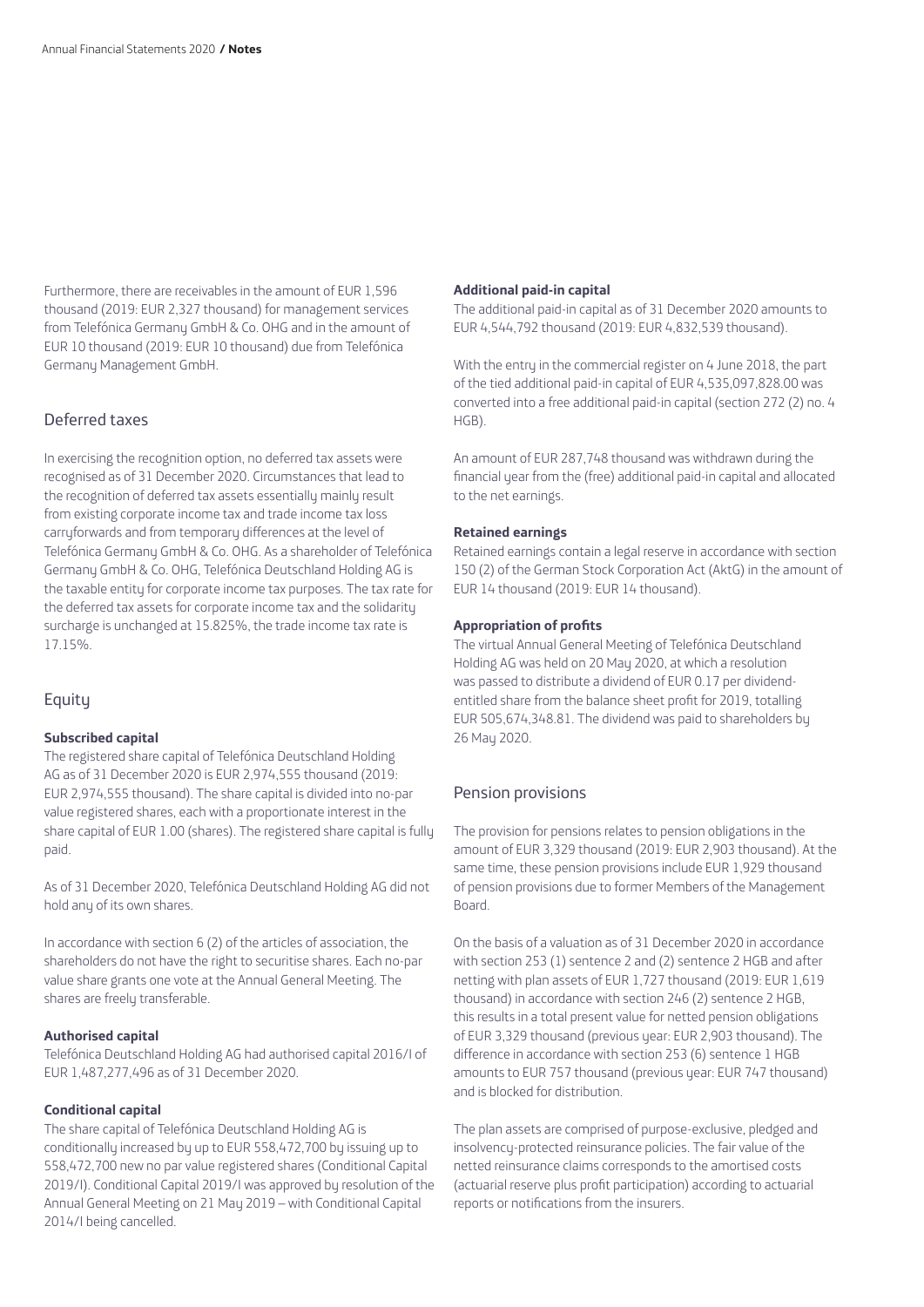Telefónica Deutschland Holding AG exercises the option not to recognise indirect pension obligations in the balance sheet in accordance with article 28 (1) and (2) EGHGB in the amount of EUR 2,347 thousand (2019: EUR 1,153 thousand), which are secured by the "Unterstützungskasse, ProFund Unabhängige Gruppen- und Unterstützungskasse e.V." provident fund. To cover this obligation, EUR 1,807 thousand is held in trust for Telefónica Deutschland Holding AG as of 31 December 2020 (2019: EUR 1,734 thousand).

Interest income from plan assets of EUR 15 thousand is netted with interest expenses from the change in the discounting of the pension provisions in the amount of EUR 375 thousand.

#### Tax provisions

The tax provisions include provisions for corporate income tax including solidarity surcharge of EUR 5,100 thousand (2019: EUR 0 thousand), which were formed in connection with the results of Telefónica Germany GmbH & Co. OHG and the companies within the taxable entity. As a shareholder of Telefónica Germany GmbH & Co. OHG, Telefónica Deutschland Holding AG is the taxable entity for corporate income tax purposes.

#### Other provisions

Other provisions in the amount of EUR 5,369 thousand (2019: EUR 4,914 thousand) mainly relate to material obligations from the remuneration of the Management Board of EUR 4,155 thousand (2019: EUR 3,974 thousand). Furthermore, provisions for outstanding incoming invoices, mainly for consulting services, are included in the amount of EUR 1,214 thousand (2019: EUR 939 thousand).

#### Liabilities

Trade payables amount to EUR 28 thousand (2019: EUR 47 thousand and primarily relate to liabilities from leases.

Liabilities to affiliated companies amount to EUR 24,405 thousand (2019: EUR 54,305 thousand) and EUR 20,000 thousand relate to liabilities from a loan granted to Telefónica Germany GmbH & Co. OHG. In addition, there are liabilities to affiliated companies from the VAT Group amounting to EUR 2,638 thousand.

Other liabilities of EUR 37,525 thousand (2019: EUR 76,380 thousand) essentially include EUR 37,394 thousand of value-added tax liabilities, which the Company must pay to the tax authorities as the controlling company of the VAT Group.

### 4. Notes to the Income Statement

#### Revenues

Revenues amount to EUR 9,889 thousand (2019: EUR 10,620 thousand) and include the reimbursement of EUR 9,595 thousand in the year under review (2019: EUR 10,380 thousand) of costs for the remuneration of members of the Management Board and other administration costs, which are taken over in accordance with the agreements on reimbursement for management services (as stated under "I. General information on the Annual Financial Statements - Agreement on the remuneration for management services") by Telefónica Germany GmbH & Co. OHG.

Furthermore, invoiced management services are included in the amount of EUR 294 thousand (2019: EUR 240 thousand, which Telefónica Deutschland Holding AG provides for Telefónica Germany GmbH & Co. OHG and Telefónica Germany Management GmbH.

#### Other operating income

Other operating income of EUR 1,372 thousand (2019: EUR 498 thousand) mainly results from the release of provisions.

#### Personnel expenses

Personnel expenses of EUR 7,964 thousand (2019: EUR 8,575 thousand) include the expense from the remuneration of the Management Board, including social security contributions.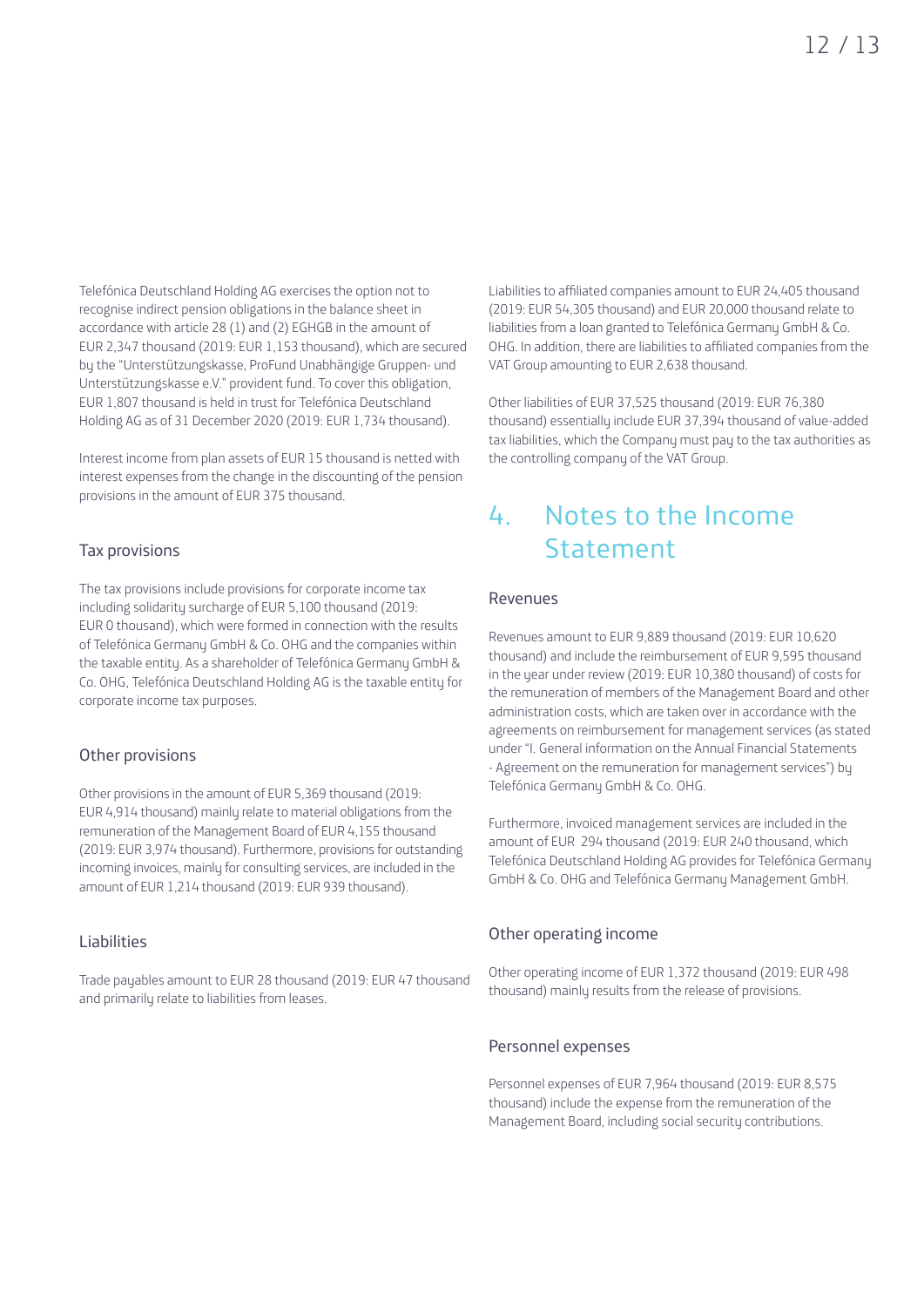#### Other operating expenses

Other operating expenses for the financial year of EUR 4,302 thousand (2019: EUR 4,165 thousand) mainly include costs for legal and consulting fees from external service providers.

#### Income from investments

Income from investments includes income in the amount of EUR 22,217 thousand (2019: EUR 0 thousand) on the basis of the distribution of the finalised annual result for 2019 of Telefónica Germany GmbH & Co. OHG made in the reporting year.

#### Interest and similar expenses

Other interest and similar expenses of EUR 483 thousand (2019: EUR 251 thousand) essentially include interest expenses from the change in the accumulation of pension provisions.

#### Income taxes

The income tax expenses of EUR 5,100 thousand (2019: EUR 0 thousand) are comprised of the current corporate income tax expense, including solidarity surcharge.

#### Out-of-period income and expenses

In total, the financial year 2020 includes out-of-period income of EUR 1,311 thousand. This relates to income from the release of provisions included in other operating income. Other operating expenses include out-of-period expenses of EUR 115 thousand. These include expenses for consulting services for the previous year.

### 5. Supplementary Disclosures to the Notes

#### Additional information about the Supervisory Board and Management Board

#### **Remuneration of the Management Board**

The presentation of the remuneration system of the Management Board and the mandatory disclosures in accordance with section

285 no. 9 a) sentences 5-8 HGB are an integral part of the Combined Management Report.

The total remuneration of the members of the Management Board for the financial year ended on 31 December 2020 amount to EUR 7,122 thousand (2019: EUR 6,628 thousand).

In financial year 2020, the total expense for the remuneration of the former members of management and their surviving dependants amounted to EUR 367 thousand (2019: EUR 485 thousand).

Telefónica Deutschland Holding AG has not currently granted the members of its Management Board any security or loans and has not assumed any guarantees for them.

In the reporting year, the total remuneration includes share-based compensation on the free transfer of shares with a fair value of EUR 1,517 thousand (2019: EUR 707 thousand) at the grant date for 161,454 (2019: 132,620) shares.

#### **Remuneration of the Supervisory Board**

The principles of the remuneration sustem and the disclosures of the individual remuneration of the members of the Supervisory Board are part of the Combined Management Report.

The members of the Supervisory Board received remuneration for their work on the Supervisory Board of Telefónica Deutschland Holding AG of EUR 554 thousand in 2020 compared to EUR 311 thousand in 2019.

Telefónica Deutschland Holding AG has not currently granted the members of its Supervisory Board any security or loans and has not assumed any guarantees for them.

#### Management Board

There were no changes in the composition of the Management Board in financial year 2020. Markus Haas was reappointed as a member of the Company's Management Board and as the new Chief Executive Officer (CEO) of Telefónica Deutschland Holding AG with effect from 1 January 2017 until the end of 31 December 2019. At its meeting on 18 February 2019, the Supervisory Board resolved the further appointment of Markus Haas as CEO with effect from 1 January 2020 until the end of 31 December 2022.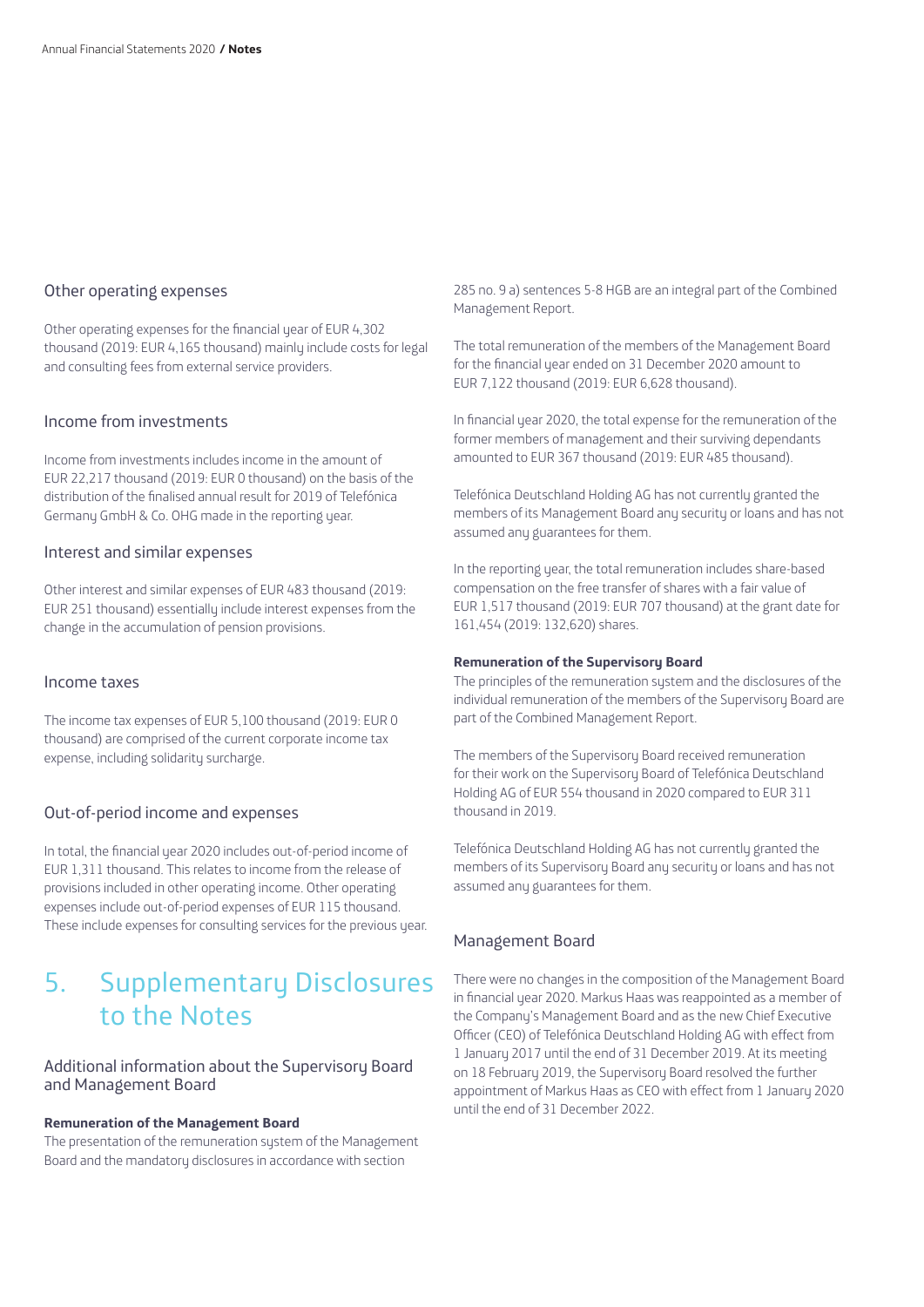Markus Rolle, Wolfgang Metze, Alfons Lösing, Valentina Daiber and Nicole Gerhardt were appointed as Management Board members of the Company with effect from 1 August 2017 until the end of 31 July 2020. At its meeting on 30 September 2019, the Supervisory Board resolved their further appointment with effect from 1 August 2020 until the end of 31 July 2023. New service contracts were concluded for the duration of their respective new appointment.

In addition, Mallik Rao (Yelamate Mallikarjuna Rao) was newly appointed as a member of the Management Board of the Company with effect from 15 October 2019 until the end of 31 December 2022. His service contract was concluded for the duration of the appointment.

The members of the Management Board of Telefónica Deutschland Holding AG as of 31 December 2020 are listed below:

| Name                                      | Role                                                                     | Membership of Supervisory Boards                                                                                                                                                        |
|-------------------------------------------|--------------------------------------------------------------------------|-----------------------------------------------------------------------------------------------------------------------------------------------------------------------------------------|
| Markus Haas                               | Chief Executive Officer (CEO)<br>Chairman of the Management Board        |                                                                                                                                                                                         |
| Markus Rolle                              | Chief Financial Officer (CFO)<br>Management Board member                 | Telefónica Germany Retail GmbH, Dusseldorf<br>TGCS Rostock GmbH, Munich<br>TGCS Nürnberg GmbH, Munich                                                                                   |
| Valentina Daiber                          | Chief Officer for Legal and Corporate Affairs<br>Management Board member | TGCS Nürnberg GmbH, Munich<br>Telefónica Germany Retail GmbH, Dusseldorf<br>TGCS Essen & Potsdam GmbH, Potsdam                                                                          |
| Nicole Gerhardt                           | Chief Human Resources Officer (CHRO)<br>Management Board member          | TGCS Essen & Potsdam GmbH, Potsdam<br>Telefónica Germany Retail GmbH, Dusseldorf<br>TGCS Rostock GmbH, Munich<br>TGCS Nürnberg GmbH, Munich                                             |
| Alfons Lösing                             | Chief Partner & Wholesale Officer (CPWO)<br>Management Board member      | TGCS Essen & Potsdam GmbH, Potsdam<br>TGCS Rostock GmbH, Munich                                                                                                                         |
| Wolfgang Metze                            | Chief Consumer Officer (CCO)<br>Management Board member                  | TGCS Essen & Potsdam GmbH, Potsdam (Chairman)<br>Telefónica Germany Retail GmbH, Dusseldorf (Chairman)<br>TGCS Rostock GmbH, Munich (Chairman)<br>TGCS Nürnberg GmbH, Munich (Chairman) |
| Mallik Rao<br>(Yelamate Mallikarjuna Rao) | Chief Technology & Information Officer (CTIO)<br>Management Board member |                                                                                                                                                                                         |

#### **Supervisory Board**

Laura Abasolo García de Baquedano informed the Management Board and Supervisory Board of the Company on 3 February 2020 of her resignation as member and chairperson of the Supervisory Board with effect from 31 March 2020.

Peter Löscher has been appointed as a member of the Supervisory Board of the Company since 1 April 2020 by means of a court appointment. The Supervisory Board of Telefónica Deutschland Holding AG elected Peter Löscher as the new chairman of the Supervisory Board on 2 April 2020.

At the virtual Annual General Meeting, Peter Löscher was confirmed as member of the Supervisory Board and afterwards confirmed by the Supervisory Board as chairperson of the Supervisory Board.

Sally Anne Ashford and Patricia Cobián González both resigned from the Supervisory Board with effect from the end of the Supervisory Board meeting on 25 September 2020.

Stefanie Oeschger and Ernesto Gardelliano were appointed by a court with effect from 3 October 2020 and 5 October 2020, respectively, as representatives of the shareholders on the Supervisory Board.

The members of the Supervisory Board of Telefónica Deutschland Holding AG as of 31 December 2020 are listed below: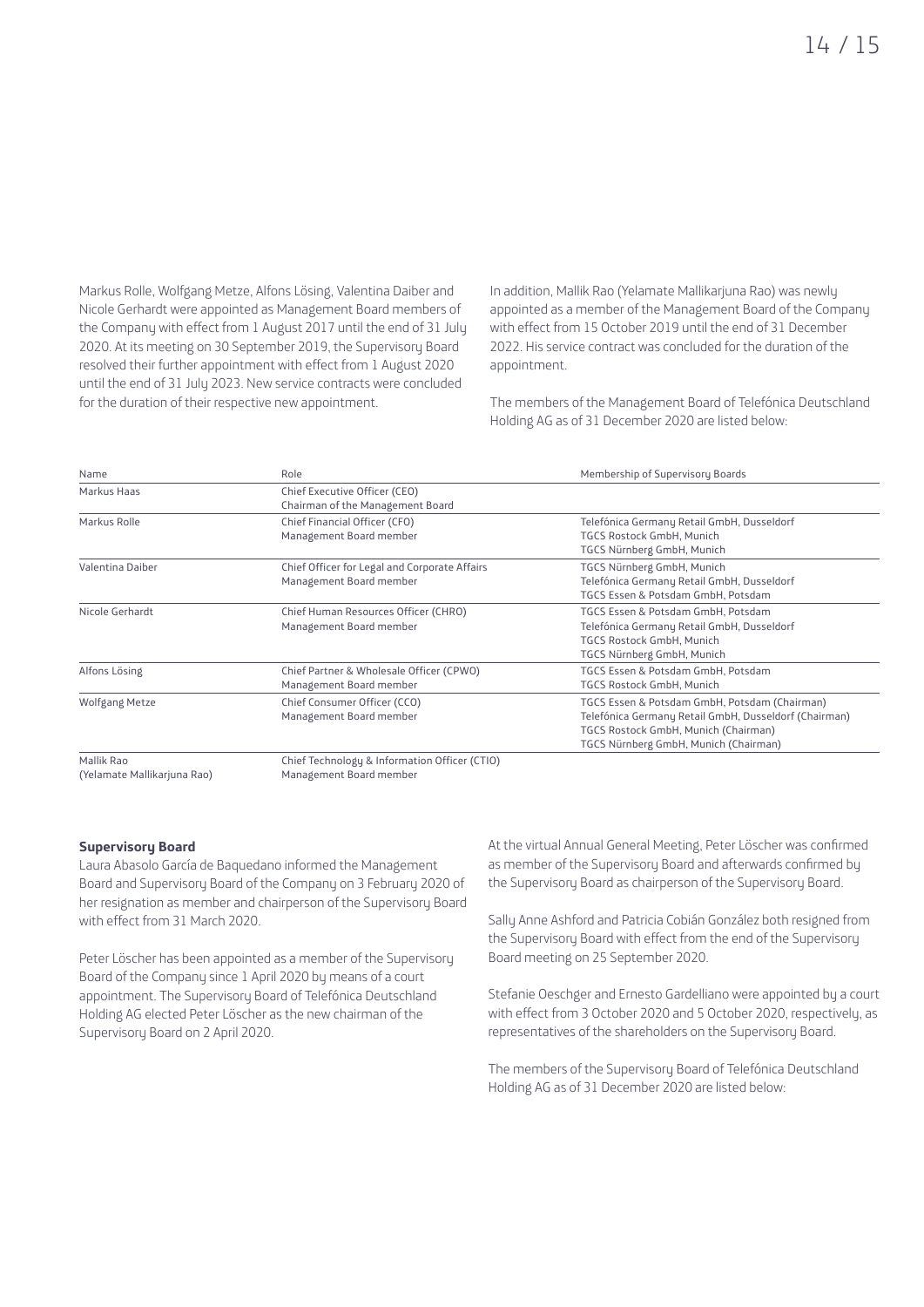| Name                              | Role                                                                                                              |
|-----------------------------------|-------------------------------------------------------------------------------------------------------------------|
| Peter Löscher*                    | Chairman of the Supervisory Board                                                                                 |
|                                   |                                                                                                                   |
|                                   | Occupation:                                                                                                       |
|                                   | Chairman of the Supervisory Board (non-executive), Sulzer AG, Winterthur, Switzerland                             |
|                                   | Current mandates:                                                                                                 |
|                                   | Independent non-executive member of the Board of Directors, Telefónica, S.A., Madrid                              |
|                                   | Member of the Supervisory Board, Koninklijke Philips N.V., Amsterdam, Netherlands                                 |
|                                   | Non-executive member of the Board of Directors, Thyssen-Bornemisza Group AG, Zurich                               |
|                                   | Non-executive Director of Doha Venture Capital LLC, Doha, Qatar                                                   |
| Laura Abasolo García de Baquedano | Chairperson of the Supervisory Board                                                                              |
| (until 31 March 2020)             |                                                                                                                   |
|                                   | Occupation:                                                                                                       |
|                                   | Chief Finance and Control Officer, Telefónica, S.A.                                                               |
|                                   | Current mandates:                                                                                                 |
|                                   | Member of the Board of Directors (Trustee), Telefónica Foundation                                                 |
| Christoph Braun**                 | Deputy Chairperson of the Supervisory Board                                                                       |
|                                   |                                                                                                                   |
|                                   | Occupation:                                                                                                       |
|                                   | Full-time member of the Works Council of Telefónica Germany GmbH & Co. OHG                                        |
|                                   | Chairman of the European Works Council of Telefónica Europe                                                       |
|                                   | Deputy Chairman of the General Works Council of Telefónica Germany GmbH & Co. OHG                                 |
|                                   | Deputy Chairman of the Works Council Region North-East of Telefónica Germany GmbH & Co. OHG                       |
| Sally Anne Ashford                | Member of the Supervisory Board                                                                                   |
| (until 25 September 2020)         | Occupation:                                                                                                       |
|                                   | Chief HR Officer, Royal Mail Group plc.                                                                           |
| Martin Butz**                     | Member of the Supervisory Board                                                                                   |
|                                   |                                                                                                                   |
|                                   | Occupation:                                                                                                       |
|                                   | Director Carrier Management & Roaming, Telefónica Germany GmbH & Co. OHG                                          |
| Pablo de Carvajal González        | Member of the Supervisory Board                                                                                   |
|                                   |                                                                                                                   |
|                                   | Occupation:                                                                                                       |
|                                   | General Counsel & Global Head Regulatory Affairs, Telefónica, S.A.                                                |
| Patricia Cobián González          | Member of the Supervisory Board                                                                                   |
| (until 25 September 2020)         | Occupation:                                                                                                       |
|                                   | Chief Financial Officer, Telefónica UK Ltd.                                                                       |
|                                   |                                                                                                                   |
|                                   | Current mandates:                                                                                                 |
|                                   | Member of the Board of Directors, Telefónica Europe, plc.                                                         |
|                                   | Advisory Board Member, Lumia Capital                                                                              |
| Peter Erskine                     | Member of the Supervisory Board                                                                                   |
|                                   |                                                                                                                   |
|                                   | Current mandates:                                                                                                 |
|                                   | Non-Executive Director, Telefónica, S.A.<br>Chairman of the Strategy and Innovation Committee of Telefónica, S.A. |
| María García-Legaz Ponce          | Member of the Supervisory Board                                                                                   |
|                                   |                                                                                                                   |
|                                   | Occupation:                                                                                                       |
|                                   | Chief of Staff, Telefónica, S.A.                                                                                  |
| Ernesto Gardelliano***            | Member of the Supervisory Board;                                                                                  |
|                                   |                                                                                                                   |
|                                   | Occupation:                                                                                                       |
|                                   | Group Controller & Planning Director, Telefónica, S.A.                                                            |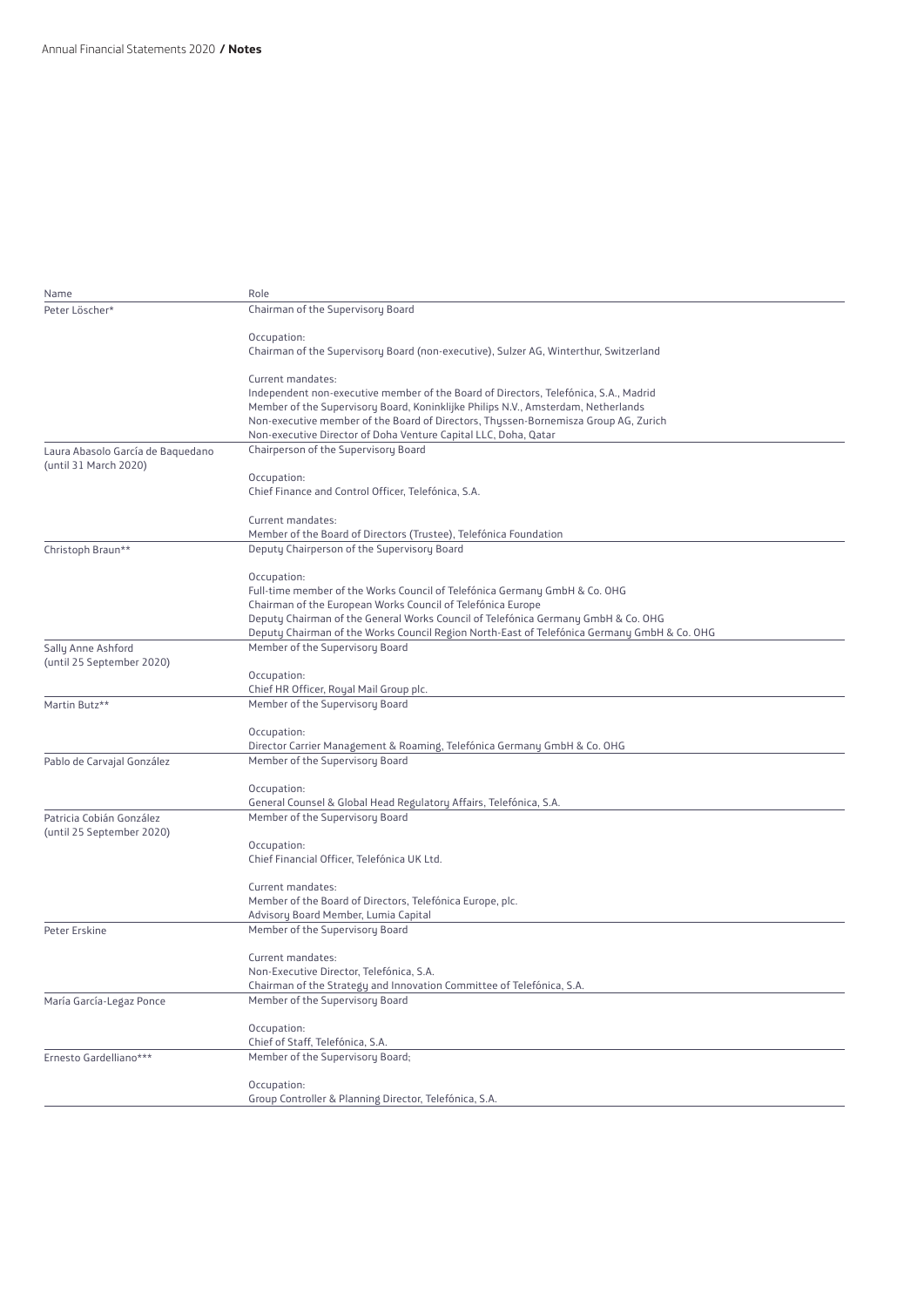| Name                  | Role                                                                                                                 |
|-----------------------|----------------------------------------------------------------------------------------------------------------------|
| Cansever Heil**       | Member of the Supervisory Board                                                                                      |
|                       | Occupation:                                                                                                          |
|                       | Full time member of the company-wide Works Council of Telefónica Germany Retail GmbH                                 |
| Christoph Heil**      | Member of the Supervisory Board                                                                                      |
|                       | Occupation:                                                                                                          |
|                       | Representative, Vereinte Dienstleistungsgewerkschaft ver.di                                                          |
|                       | Current mandate:                                                                                                     |
|                       | Member of the Supervisory Board, Capgemini Deutschland GmbH                                                          |
| Michael Hoffmann      | Member of the Supervisory Board<br>Chairman of the Audit Committee, Telefónica Deutschland Holding AG                |
|                       | Occupation:                                                                                                          |
|                       | Master's degree in Business Administration, self-employed                                                            |
|                       | Current mandate:                                                                                                     |
|                       | Member of the Supervisory Board and Chairman of the Audit Committee of Westwing Group AG                             |
| Julio Linares López   | Member of the Supervisory Board                                                                                      |
|                       | Current mandates:                                                                                                    |
|                       | Member of the Board of Directors and Chairman of the Strategy Committee, Telefónica Brazil S.A.                      |
|                       | Non-Executive Director, Telefónica de Españia, S.A.U.                                                                |
|                       | Non-Executive Director, Telefónica Móviles Españia, S.A.U.                                                           |
|                       | Member of the Board of Directors (Trustee), Telefónica Foundation                                                    |
| Stefanie Oeschger**** | Member of the Supervisory Board;                                                                                     |
|                       | Occupation:                                                                                                          |
|                       | Strategic Consultant, self-employed                                                                                  |
| Thomas Pfeil**        | Member of the Supervisory Board                                                                                      |
|                       | Occupation:                                                                                                          |
|                       | Full time Works Council representative of Telefónica Germany GmbH & Co. OHG                                          |
|                       | Chairman of the Munich Works Council, Telefónica Germany GmbH & Co. OHG                                              |
| Joachim Rieger**      | Member of the Supervisory Board                                                                                      |
|                       | Occupation:                                                                                                          |
|                       | Full time Works Council representative of TGCS Essen & Potsdam GmbH                                                  |
|                       | Deputy Chairman of the General Works Council of TGCS Essen & Potsdam GmbH                                            |
|                       | Current mandate:                                                                                                     |
|                       | Deputy Chairman of the Supervisory Board of TGCS Essen & Potsdam GmbH                                                |
| Dr. Jan-Erik Walter** | Member of the Supervisory Board                                                                                      |
|                       | Occupation:                                                                                                          |
|                       | Full time Works Council representative of Telefónica Germany GmbH & Co. OHG                                          |
|                       | Deputy Chairman of the Munich Works Council of Telefónica Germany GmbH & Co. OHG Chairman of the Group Works Council |
|                       | of Telefónica Deutschland Holding AG                                                                                 |
| Claudia Weber**       | Member of the Supervisory Board                                                                                      |
|                       | Occupation:                                                                                                          |
|                       | Deputy Managing Director, ver.di Munich district                                                                     |
|                       | Current mandate:                                                                                                     |
|                       | Member of the Supervisory Board, SWM Services GmbH                                                                   |
|                       |                                                                                                                      |

\* New Member of the Supervisory Board by court order with effect from 1 April 2020

\*\* Employee representative

\*\*\* New Member of the Supervisory Board by court order with effect from 5 October 2020

\*\*\*\* New Member of the Supervisory Board by court order with effect from 3 October 2020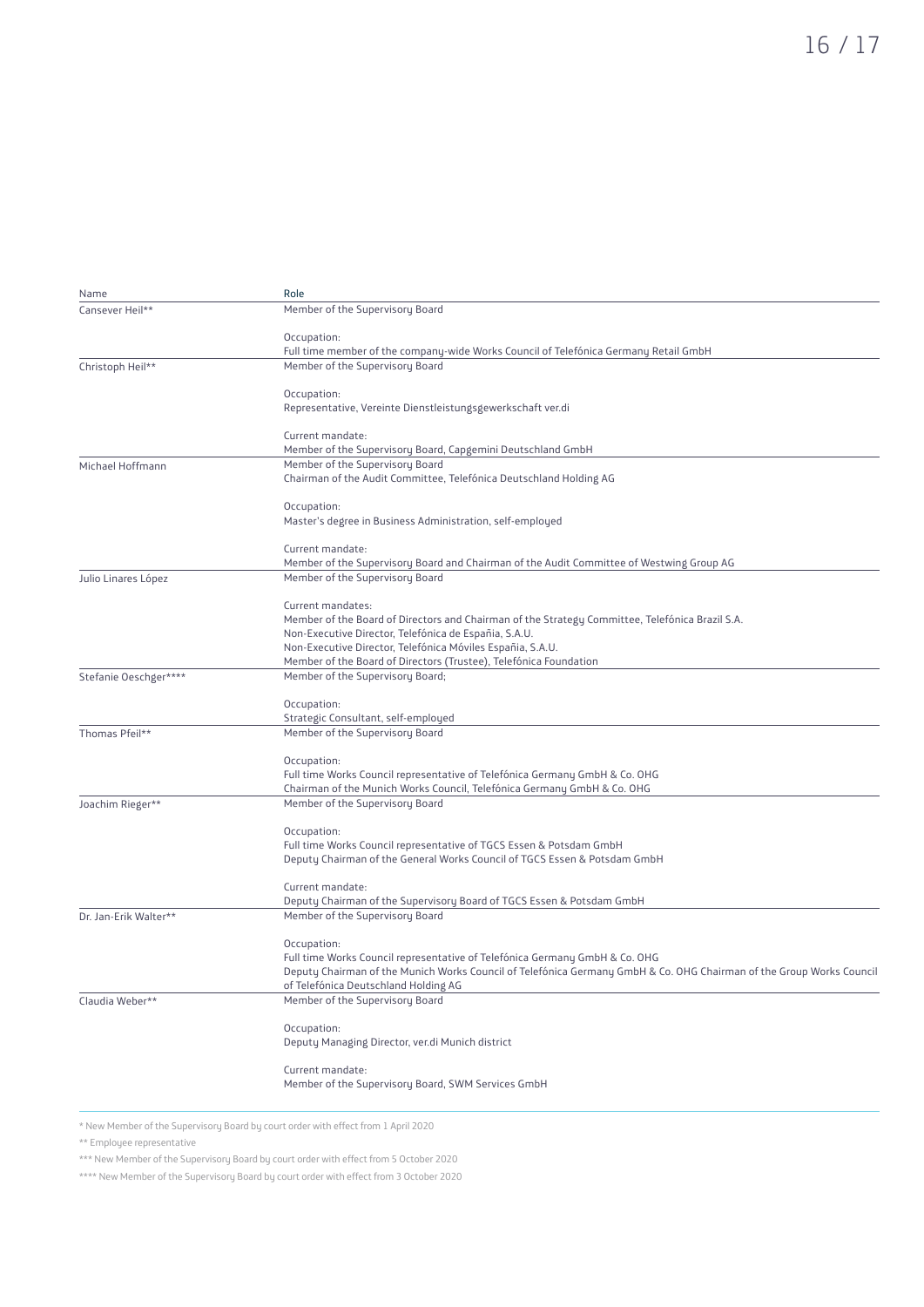#### Auditor's fee

The disclosure of the total fee of the auditor of Telefónica Deutschland Holding AG is omitted in accordance with section 285 no.17 HGB, as the Company prepares the consolidated financial statements of Telefónica Deutschland Holding AG ("Telefónica Deutschland Group") and the corresponding information is contained in these consolidated financial statements.

#### Number of employees

In the financial year 2020 – as well as in 2019 – the Company had no employees.

#### Contingent liabilities and other financial commitments

#### **Contingent liabilities**

In its capacity as the parent company of the Telefónica Deutschland Group, Telefónica Deutschland Holding AG assumes warranty obligations for its subsidiaries. As part of the issue of the two bonds by O2 Telefónica Deutschland Finanzierungs GmbH, Munich, Telefónica Deutschland has given an unconditional and irrevocable guarantee to each holder of the two issued bonds in February 2014 and July 2018 in the amount of EUR 500 million and EUR 600 million, respectively, for the proper and timely payment of all amounts payable by the issuer on the bond in accordance with the bond terms.

The risk of claims arising from contingent liabilities is considered to be extremely low. This assessment is based on the fact that O2 Telefónica Deutschland Finanzierungs GmbH is an indirect subsidiary of Telefónica Deutschland Holding AG and is fully controlled by Telefónica Germany GmbH & Co. OHG. The creditworthiness of O2 Telefónica Deutschland Finanzierungs GmbH is therefore determined by the operational business of the Telefónica Deutschland Group itself.

Telefónica Deutschland Holding AG issued a letter of comfort, respectively, to Telefónica Germany GmbH & Co. OHG and Telefónica Germany Management GmbH in financial year 2016. The letters of comfort continue to be valid and may be terminated at the end of a financial year of the companies, subject to a notice period of six months.

On 21 January 2019, Telefónica Deutschland Holding AG also issued a letter of comfort for Telefónica Germany GmbH & Co. OHG with a term until 31 December 2040.

The letters of comfort do not significantly change the economic substance of the opportunities and risks. The risk of claims arising from contingent liabilities is considered to be low.

#### Parent company/consolidated financial statements

Telefónica Deutschland Holding AG, Munich, Germany prepares consolidated financial statements for the smallest group of companies in accordance with the IFRS, as adopted by the EU. These consolidated financial statements are published in the Federal Gazette. The consolidated financial statements of Telefónica Deutschland Holding AG are included in the consolidated financial statements of the Spanish parent company, Telefónica, S.A. (Madrid, Spain). The latter is the company that prepares the consolidated financial statements for the largest group of companies and is published on the Internet at **www.telefonica.com.** 

#### Notification of voting rights in accordance with section 40 (1) WpHG:

On 31 May 2019, BlackRock Inc., Wilmington, Delaware, United States of America, notified us in accordance with section 33 (1) WpHG that its share of voting rights in Telefónica Deutschland Holding AG, Munich, Germany, exceeded the threshold of 3% of the voting rights on 28 May 2019 and amounted to 3.30% on this date.

On 22 May 2019, T. Rowe Price Group, Inc., Baltimore, Maryland, United States of America, notified us in accordance with section 33 (1) WpHG that its share of voting rights in Telefónica Deutschland Holding AG, Munich, Germany, fell below the threshold of 3% of the voting rights on 17 May 2019 and amounted to 2.99% on this date.

On 15 May 2019, Koninklijke KPN N.V., Den Haag, Netherlands, notified us in accordance with section 33 (1) WpHG that its share of voting rights in Telefónica Deutschland Holding AG, Munich, Germany, fell below the threshold of 3% of the voting rights on 14 May 2019 and amounted to 2.98% on this date.

On 8 October 2014, Telefónica, S.A., Madrid, Spain, notified us in accordance with section 21 (1) WpHG that its share of voting rights in Telefónica Deutschland Holding AG, Munich, Germany, fell below the threshold of 75% of the voting rights on 7 October 2014 and amounted to 62.10% (corresponding to 1,847,271,219 voting rights) on this date. 57.70% of the voting rights (corresponding to 1,716,390,800 voting rights) are attributable to the Company in accordance with section 22 (1), sentence 1, no. 1 WpHG. Attributed voting rights are held via the following company controlled by it, whose share of voting rights in Telefónica Deutschland Holding AG amounts to 3% or more, in each case:  $O_2$  (Europe) Limited, Telefónica Germany Holdings Limited. 4.40% of the voting rights (corresponding to 130,880,419 voting rights) are attributable to the Company in accordance with section 22 (1), sentence 1, no. 2 WpHG in conjunction with sentence 2 WpHG. Attributed voting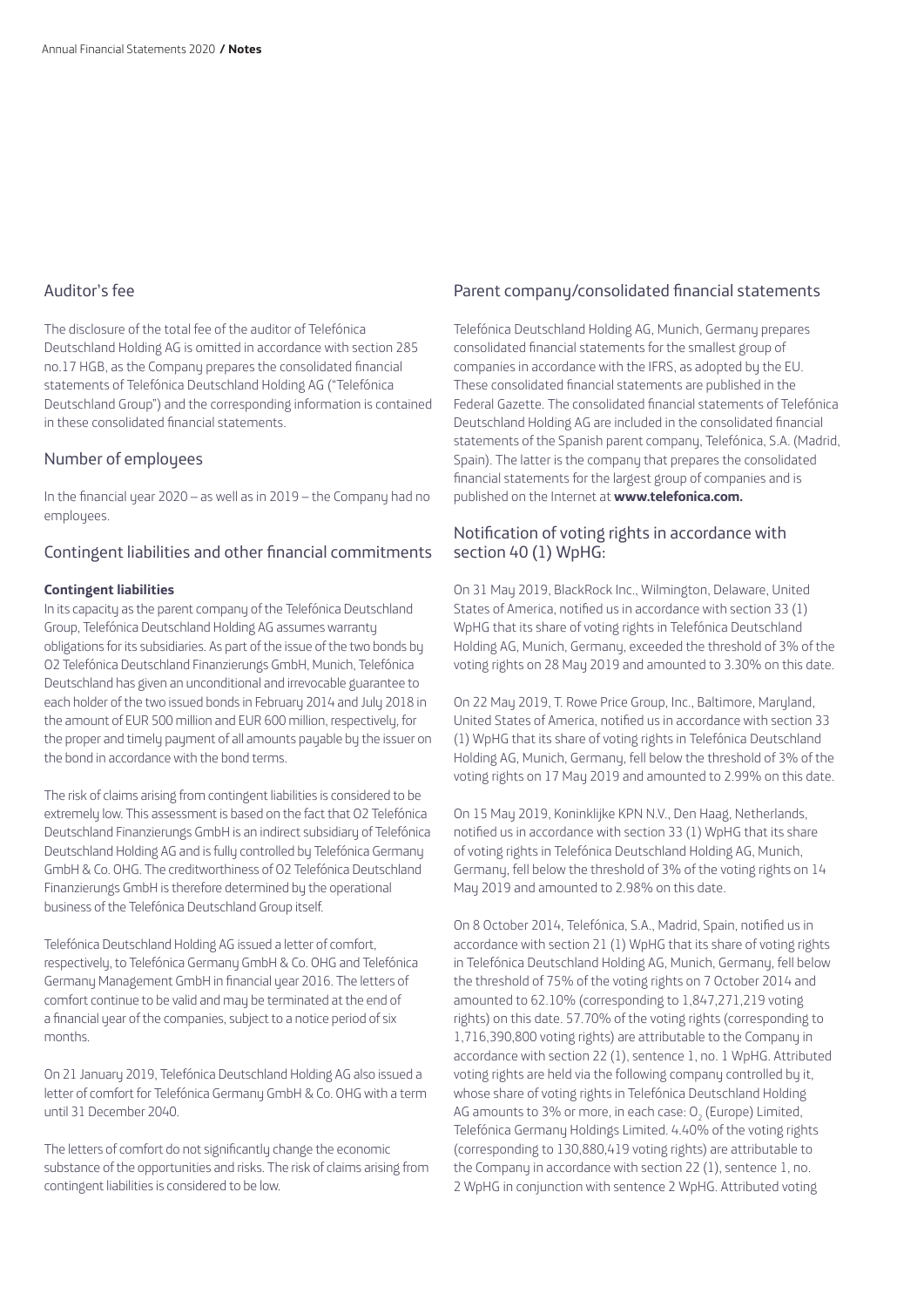rights are held by the following shareholders, whose share of voting rights in Telefónica Deutschland Holding AG amounts to 3% or more, respectively: KPN Mobile Germany GmbH & Co. KG.

On 7 October 2014, Telefónica Germany Holdings Limited, Slough, Great Britain, notified us in accordance with section 21 (1) WpHG that its share of voting rights in Telefónica Deutschland Holding AG, Munich, Germany, fell below the threshold of 75% of the voting rights on 7 October 2014 and amounted to 62.10% (corresponding to 1,847,271,219 voting rights) on this date. 4.40% of the voting rights (corresponding to 130,880,419 voting rights) are attributable to the Company in accordance with section 22 (1), sentence 1, no. 2 WpHG. Attributed voting rights are held by the following shareholders, whose share of voting rights in Telefónica Deutschland Holding AG amounts to 3% or more, respectively: KPN Mobile Germany GmbH & Co. KG.

On 7 October 2014, O<sub>2</sub> (Europe) Limited, Slough, Great Britain, notified us in accordance with section 21 (1) WpHG that its share of voting rights in Telefónica Deutschland Holding AG, Munich, Germany, fell below the threshold of 75% of the voting rights on 7 October 2014 and amounted to 62.10% (corresponding to 1,847,271,219 voting rights) on this date. 57.70% of the voting rights (corresponding to 1,716,390,800 voting rights) are attributable to the Company in accordance with section 22 (1), sentence 1, no. 1 WpHG. Attributed voting rights are held via the following company controlled by it, whose share of voting rights in Telefónica Deutschland Holding AG amounts to 3% or more, in each case: Telefónica Germany Holdings Limited. 4.40% of the voting rights (corresponding to 130,880,419 voting rights) are attributable to the Company in accordance with section 22 (1), sentence 1, no. 2 WpHG in conjunction with sentence 2 WpHG. Attributed voting rights are held by the following shareholders, whose share of voting rights in Telefónica Deutschland Holding AG amounts to 3% or more, respectively: KPN Mobile Germany GmbH & Co. KG.

An overview of notifications of all voting rights is also available at **www.telefonica.de/voting-rights-announcement**

#### Declaration in accordance with Section 161 AktG on the Corporate Governance Code

The Management Board and the Supervisory Board last submitted a declaration of compliance in accordance with section 161 of the German Stock Corporation Act (AktG) on 25 September 2020. The full wording of the declaration of compliance can be found on the website of Telefónica Deutschland at

**https://www.telefonica.de/investor-relations-en/corporategovernance/declarations-and-articles.html**

#### Subsequent Events

On 19 January 2021, the Management Board of Telefónica Deutschland resolved to propose a total cash dividend in the amount of approximately EUR 535 million or EUR 0.18 per share to the next Annual General Meeting, which is scheduled for 20 May 2021. An annual dividend floor of 0.18 EUR per share is planned until 2023.

On 10 February 2021, O2 Telefónica Deutschland Finanzierungs GmbH repaid in full, as scheduled, a seven-year senior unsecured bond issued on the regulated market of the Luxembourg Stock Exchange with a nominal amount of EUR 500 million. As a result, the unconditional and irrevocable guarantee given by Telefónica Deutschland Holding AG for the proper an timely payment of all amounts payable by the issuer on the bond in accordance with the terms of the bond expired.

No additional events subject to disclosure requirements occurred after the end of the financial year 2020.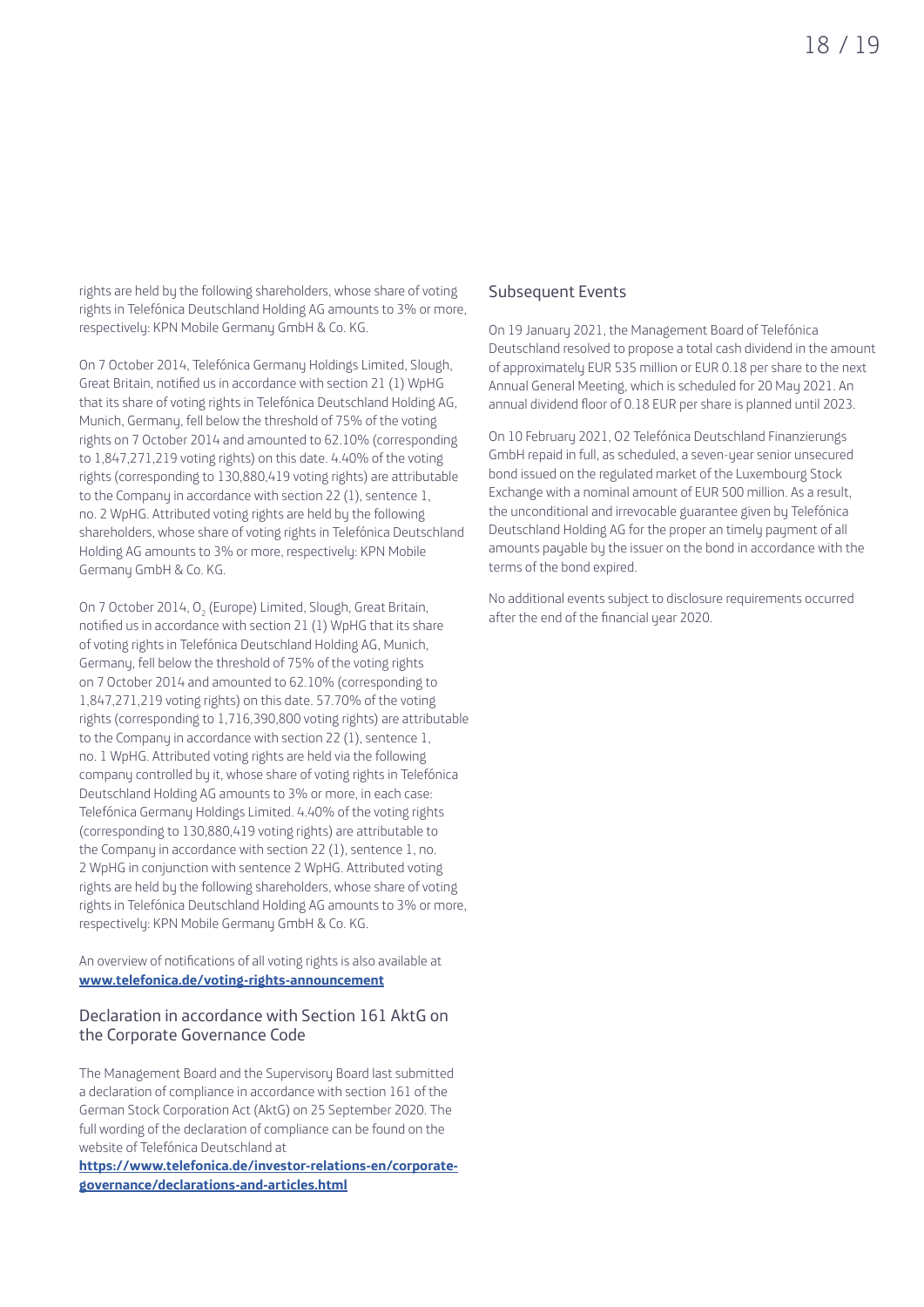Munich, 18 February 2021

Telefónica Deutschland Holding AG

- The Management Board -

rel les

Valentina Daiber Nicole Gerhardt

Wolfgang Metze **Alfons Lösing** 

6 Juilet

Mallik Rao

Nel lees M. M. M

Nude filet

 $A'$ ising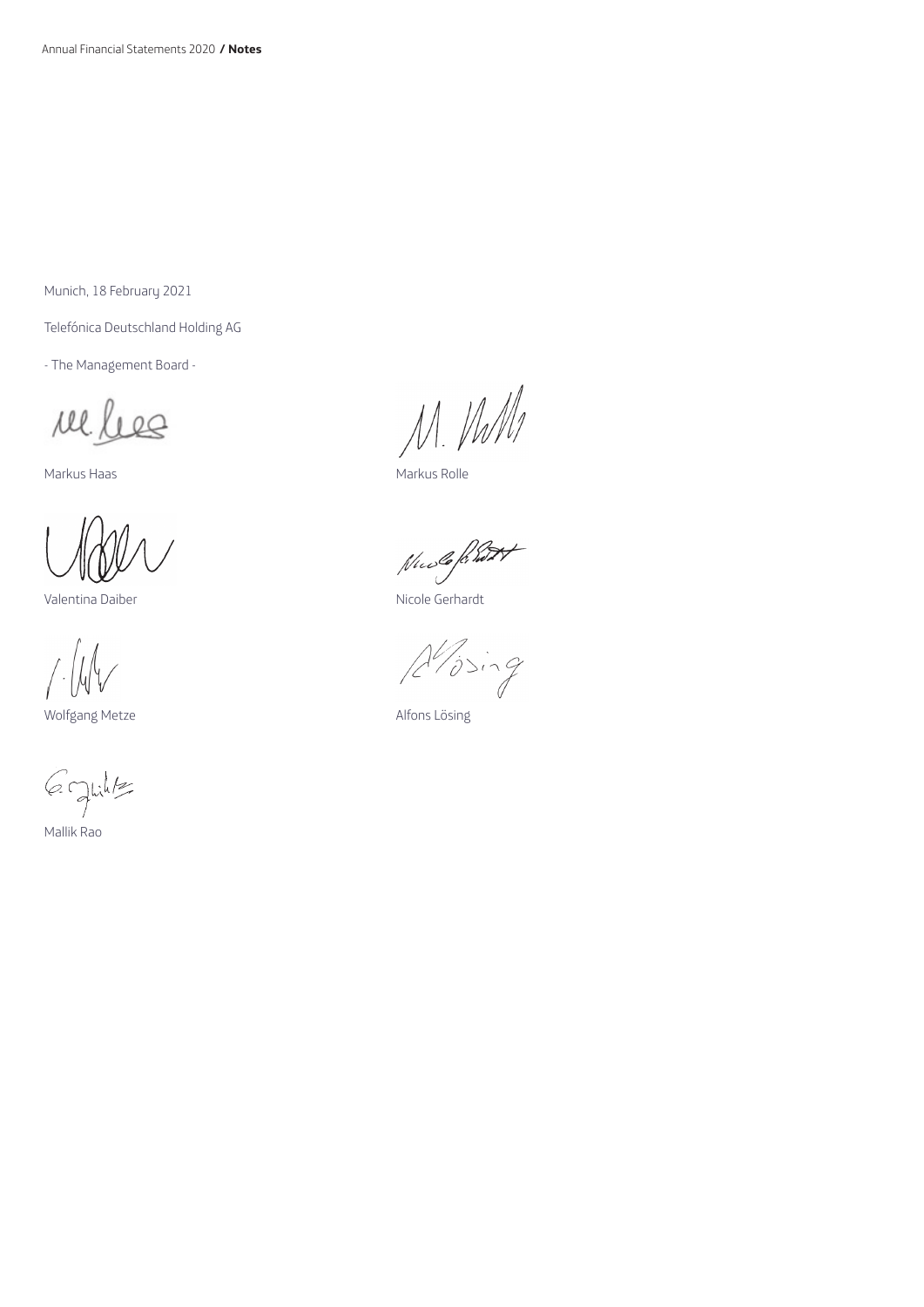## **TELEFÓNICA DEUTSCHLAND HOLDING AG DECLARATION OF THE LEGAL REPRESENTATIVES**

To the best of our knowledge, and in accordance with the applicable reporting principles, the annual financial statements give a true and fair view of the net assets, financial position and results of operation of the Company, and the Management Report of Telefónica Deutschland Holding AG, which is combined with the Group

Management Report, includes a fair review of the development and performance of the business and the position of the Company, together with a description of the material opportunities and risks associated with the expected development of the Company.

Munich, 18 February 2021

Telefónica Deutschland Holding AG

The Management Board

Der Vorstand

Markus Haas Markus Rolle

Valentina Daiber Nicole Gerhardt

Wolfgang Metze **Alfons Lösing** 

 $6$  glille

Mallik Rao

M. Ville

Nucle Rist

 $A\rightarrow$ ing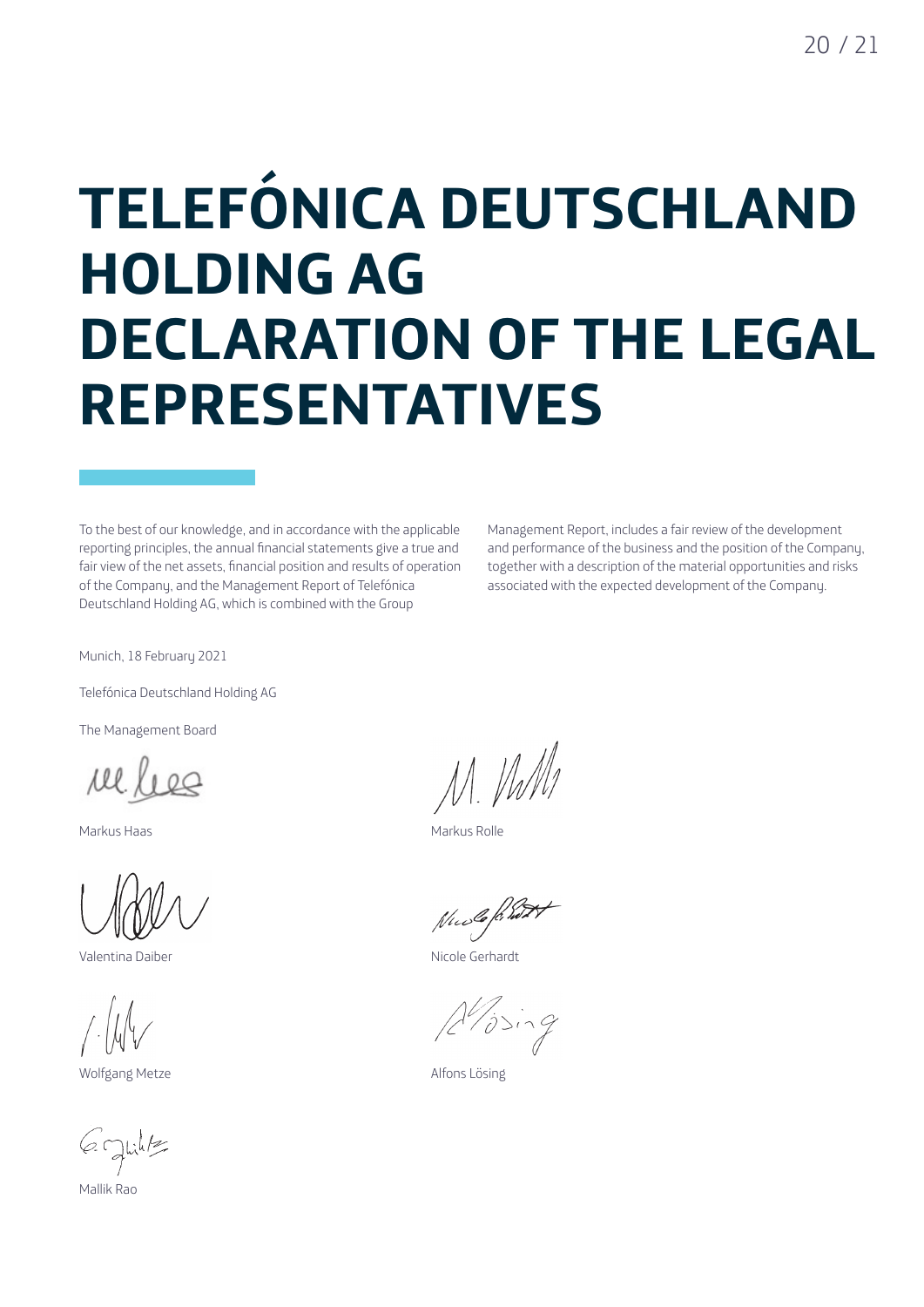*The following copy of the auditor's report also includes a "Report on the audit of the electronic renderings of the annual financial statements and the management report prepared for disclosure purposes in accordance with § 317 Abs. 3b HGB" ("Separate report on ESEF conformity"). The subject matter (ESEF documents) to which the Separate report on ESEF conformity relates is not attached. The audited ESEF documents can be inspected in or retrieved from the Federal Gazette.*

#### **INDEPENDENT AUDITOR'S REPORT**

To Telefónica Deutschland Holding AG, Munich

#### **REPORT ON THE AUDIT OF THE ANNUAL FINANCIAL STATEMENTS AND OF THE MANAGEMENT REPORT**

#### *Audit Opinions*

We have audited the annual financial statements of Telefónica Deutschland Holding AG, Munich, which comprise the balance sheet as at 31 December 2020, the statement of profit and loss for the financial year from 1 January to 31 December 2020 and notes to the financial statements, including the presentation of the recognition and measurement policies. In addition, we have audited the management report of Telefónica Deutschland Holding AG, which is combined with the group management report, for the financial year from 1 January to 31 December 2020. In accordance with the German legal requirements, we have not audited the content of those parts of the management report listed in the "Other Information" section of our auditor's report.

In our opinion, on the basis of the knowledge obtained in the audit,

- the accompanying annual financial statements comply, in all material respects, with the requirements of German commercial law and give a true and fair view of the assets, liabilities and financial position of the Company as at 31 December 2020 and of its financial performance for the financial year from 1 January to 31 December 2020 in compliance with German Legally Required Accounting Principles, and
- the accompanying management report as a whole provides an appropriate view of the Company's position. In all material respects, this management report is consistent with the annual financial statements, complies with German legal requirements and appropriately presents the opportunities and risks of future development. Our audit opinion on the management report does not cover the content of those parts of the management report listed in the "Other Information" section of our auditor's report.

Pursuant to § [Article] 322 Abs. [paragraph] 3 Satz [sentence] 1 HGB [Handelsgesetzbuch: German Commercial Code], we declare that our audit has not led to any reservations relating to the legal compliance of the annual financial statements and of the management report.

#### *Basis for the Audit Opinions*

We conducted our audit of the annual financial statements and of the management report in accordance with § 317 HGB and the EU Audit Regulation (No. 537/2014, referred to subsequently as "EU Audit Regulation") in compliance with German Generally Accepted Standards for Financial Statement Audits promulgated by the Institut der Wirtschaftsprüfer [Institute of Public Auditors in Germany] (IDW). Our responsibilities under those requirements and principles are further described in the "Auditor's Responsibilities for the Audit of the Annual Financial Statements and of the Management Report" section of our auditor's report. We are independent of the Company in accordance with the requirements of European law and German commercial and professional law, and we have fulfilled our other German professional responsibilities in accordance with these requirements. In addition, in accordance with Article 10 (2) point (f) of the EU Audit Regulation, we declare that we have not provided non-audit services prohibited under Article 5 (1) of the EU Audit Regulation. We believe that the audit evidence we have obtained is sufficient and appropriate to provide a basis for our audit opinions on the annual financial statements and on the management report.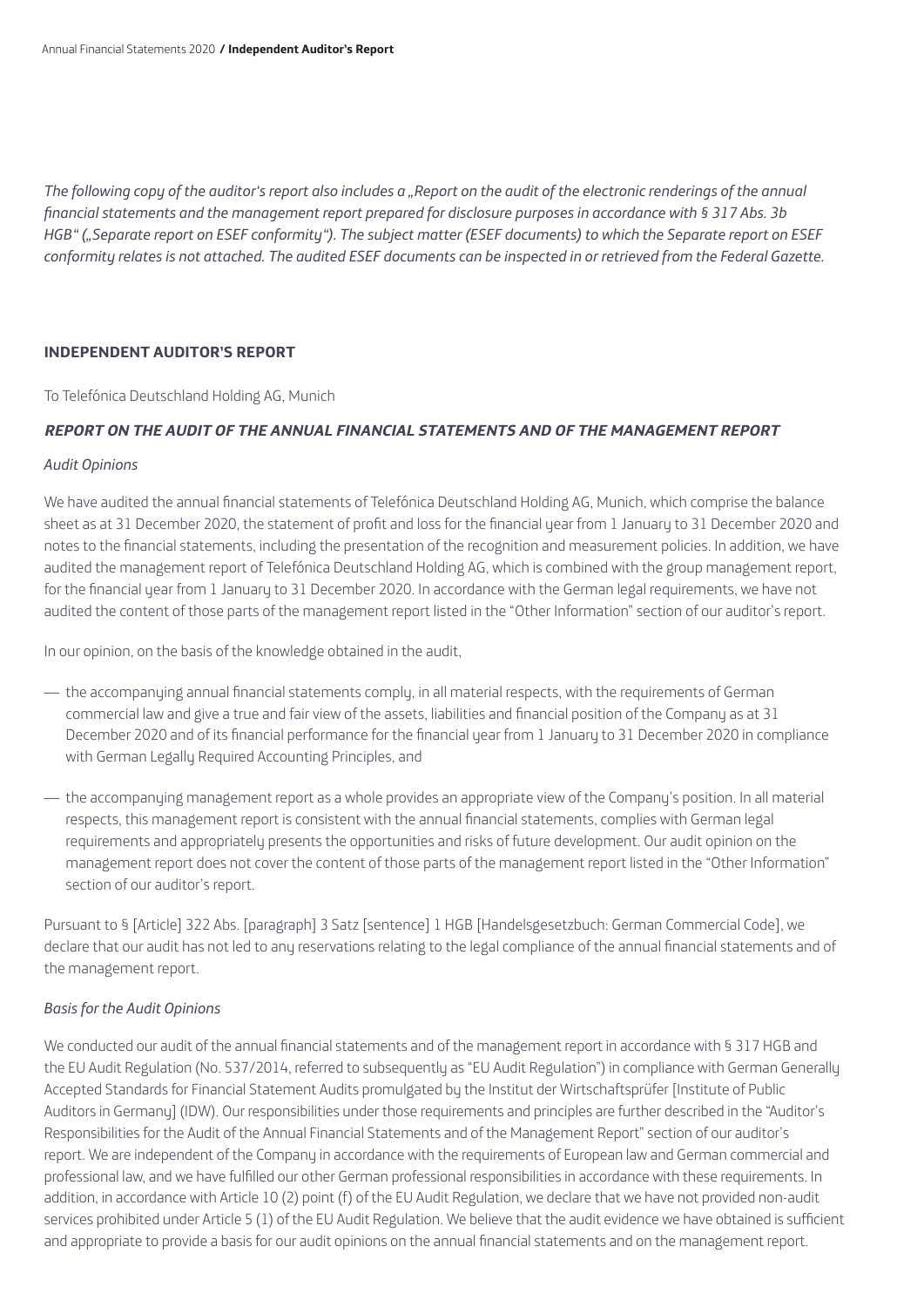#### *Key Audit Matters in the Audit of the Annual Financial Statements*

Key audit matters are those matters that, in our professional judgment, were of most significance in our audit of the annual financial statements for the financial year from 1 January to 31 December 2020. These matters were addressed in the context of our audit of the annual financial statements as a whole, and in forming our audit opinion thereon; we do not provide a separate audit opinion on these matters.

In our view, the matter of most significance in our audit was as follows:

❶ Recoverability of the shareholding in Telefónica Germany GmbH & Co. OHG

Our presentation of this key audit matter has been structured as follows:

- ➀ Matter and issue
- ➁ Audit approach and findings
- ➂ Reference to further information

Hereinafter we present the key audit matter:

- ❶ Recoverability of the shareholding in Telefónica Germany GmbH & Co. OHG
- ➀ In the Company's annual financial statements shares in affiliated companies amounting to € 8.04 billion (98.9% of total assets) are reported under the "Financial assets" balance sheet item. The shares in affiliated companies principally comprise the shareholding in Telefónica Germany GmbH & Co. OHG, Munich which holds further shareholdings in turn. Shares in affiliated companies are measured in accordance with German commercial law at the lower of cost and fair value. The impairment test performed in relation to the value of the shares in Telefónica Germany GmbH & Co. OHG takes into account the operations of Telefónica Germany GmbH & Co. OHG as well as the fair values of its direct and indirect shareholdings, as these may have a significant influence on the fair value of the shares in Telefónica Germany GmbH & Co. OHG. In financial year 2020, the fair value of the significant shareholdings of Telefónica Germany GmbH & Co. OHG was calculated using a discounted cash flow model as the present value of the expected future cash flows resulting from the financial projections prepared. Expectations relating to future market developments and assumptions about the development of macroeconomic factors were also taken into account. The discount rate used was the individually determined cost of capital. With respect to Telefónica Deutschland Holding AG's other indirect and direct shareholdings, testing focused on whether there were indications that result in an impairment of the shareholding in Telefónica Germany GmbH & Co. OHG that could be expected to be permanent. Based on the values calculated and other documentation, there was no need to recognize impairment losses in the financial year. The result of the impairment test depends particularly on the assessments of the Company's executive directors regarding the future cash flows, growth rates, the discount rate used as well as the future development of the operations of Telefónica Germany GmbH & Co. OHG and its direct and indirect shareholdings. Due to the assessment relating to the numerous valuation parameters, the impairment test is subject to considerable uncertainty. Against this background and in view of its material significance for the net assets and results of operations of the Company, this matter was of particular importance for our audit.
- ➁ As part of our audit, we evaluated the recoverability of the shareholding of Telefónica Deutschland Holding AG in Telefónica Germany GmbH & Co. OHG also under consideration of the recoverability of the significant shareholdings of Telefónica Germany GmbH & Co. OHG. In this context, we assessed the methodology employed for the purposes of the valuations, among other things. We assessed whether the fair value of this material shareholdings had been properly determined using a discounted cash flow model in compliance with the relevant measurement standards. We based our assessment, among other things, on a comparison with general and sector-specific market expectations as well as on the executive directors' detailed explanations regarding the key planning value drivers underlying the expected cash flows. In the knowledge that even relatively small changes in the discount rates applied and the growth rates can have a material impact on the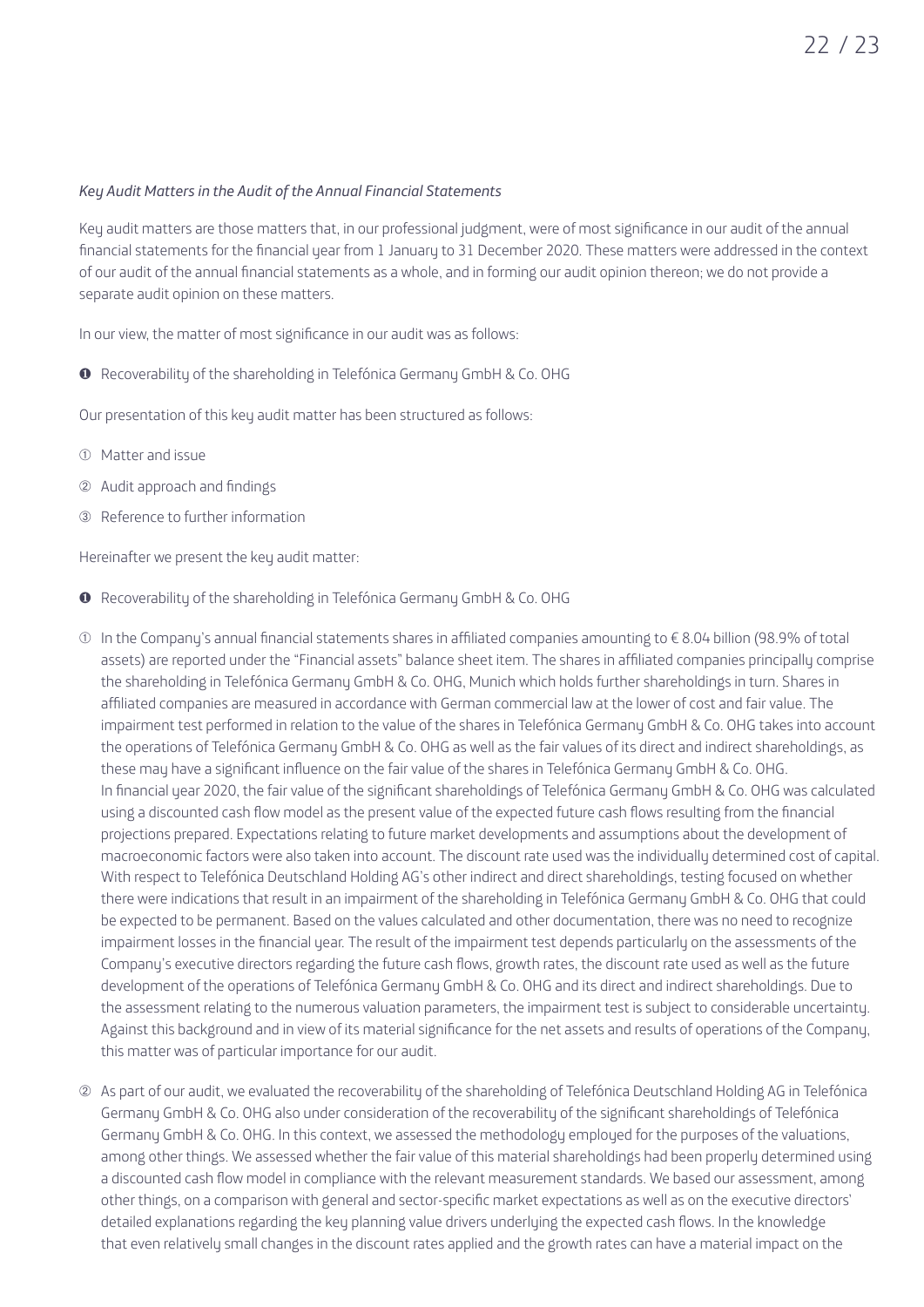values of the entities calculated in this way, we focused our testing in particular on the parameters used to determine the discount rates applied, and evaluated the measurement models. Furthermore, on the basis of financial information and other documentation we evaluated the executive directors' conclusion that there were no indications that the shareholding in Telefónica Germany GmbH & Co. OHG was impaired, also taking into account the market capitalization of Telefónica Deutschland Holding AG for this purpose. In this context, we assessed the expected future income from the operating business activities in the light of the business plan of Telefónica Germany GmbH & Co. OHG prepared by the executive directors. For this purpose, we assessed the appropriateness of the assumptions and expectations underlying the business plan, including with respect to the further implementation of planned measures and the anticipated growth rate, and considered whether the business plan was drawn up properly on this basis.

In our view, the assumptions and expectations underlying the executive directors' impairment testing of the shareholding in Telefónica Germany GmbH & Co. OHG have been properly derived and are within reasonable ranges.

➂ The Company's disclosures relating to the shareholdings are contained in the "Notes to the balance sheet / Financial assets" section of the notes to the financial statements.

#### *Other Information*

The executive directors are responsible for the other information. The other information comprises the following non-audited parts of the management report:

- the statement on corporate governance pursuant to § 289f HGB and § 315d HGB included in section "*Management Declaration*" of the management report
- the separate non-financial report pursuant to § 289b Abs. 3 HGB and § 315b Abs. 3 HGB

Our audit opinions on the annual financial statements and on the management report do not cover the other information, and consequently we do not express an audit opinion or any other form of assurance conclusion thereon.

In connection with our audit, our responsibility is to read the other information and, in so doing, to consider whether the other information

- is materially inconsistent with the annual financial statements, with the management report or our knowledge obtained in the audit, or
- otherwise appears to be materially misstated.

#### *Responsibilities of the Executive Directors and the Supervisory Board for the Annual Financial Statements and the Management Report*

The executive directors are responsible for the preparation of the annual financial statements that comply, in all material respects, with the requirements of German commercial law, and that the annual financial statements give a true and fair view of the assets, liabilities, financial position and financial performance of the Company in compliance with German Legally Required Accounting Principles. In addition, the executive directors are responsible for such internal control as they, in accordance with German Legally Required Accounting Principles, have determined necessary to enable the preparation of annual financial statements that are free from material misstatement, whether due to fraud or error.

In preparing the annual financial statements, the executive directors are responsible for assessing the Company's ability to continue as a going concern. They also have the responsibility for disclosing, as applicable, matters related to going concern. In addition, they are responsible for financial reporting based on the going concern basis of accounting, provided no actual or legal circumstances conflict therewith.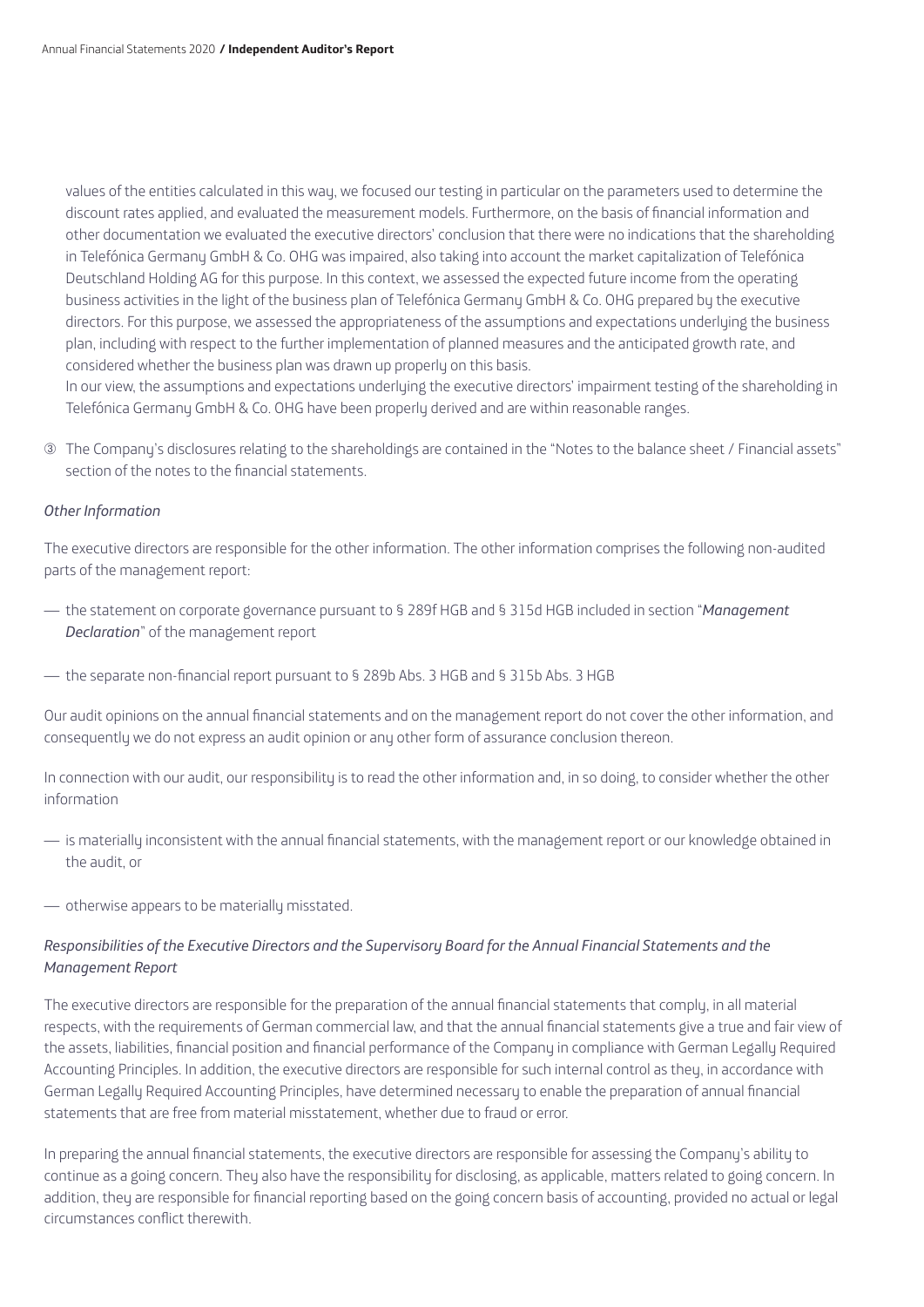Furthermore, the executive directors are responsible for the preparation of the management report that as a whole provides an appropriate view of the Company's position and is, in all material respects, consistent with the annual financial statements, complies with German legal requirements, and appropriately presents the opportunities and risks of future development. In addition, the executive directors are responsible for such arrangements and measures (systems) as they have considered necessary to enable the preparation of a management report that is in accordance with the applicable German legal requirements, and to be able to provide sufficient appropriate evidence for the assertions in the management report.

The supervisory board is responsible for overseeing the Company's financial reporting process for the preparation of the annual financial statements and of the management report.

#### *Auditor's Responsibilities for the Audit of the Annual Financial Statements and of the Management Report*

Our objectives are to obtain reasonable assurance about whether the annual financial statements as a whole are free from material misstatement, whether due to fraud or error, and whether the management report as a whole provides an appropriate view of the Company's position and, in all material respects, is consistent with the annual financial statements and the knowledge obtained in the audit, complies with the German legal requirements and appropriately presents the opportunities and risks of future development, as well as to issue an auditor's report that includes our audit opinions on the annual financial statements and on the management report.

Reasonable assurance is a high level of assurance, but is not a guarantee that an audit conducted in accordance with § 317 HGB and the EU Audit Regulation and in compliance with German Generally Accepted Standards for Financial Statement Audits promulgated by the Institut der Wirtschaftsprüfer (IDW) will always detect a material misstatement. Misstatements can arise from fraud or error and are considered material if, individually or in the aggregate, they could reasonably be expected to influence the economic decisions of users taken on the basis of these annual financial statements and this management report.

We exercise professional judgment and maintain professional skepticism throughout the audit. We also:

- Identify and assess the risks of material misstatement of the annual financial statements and of the management report, whether due to fraud or error, design and perform audit procedures responsive to those risks, and obtain audit evidence that is sufficient and appropriate to provide a basis for our audit opinions. The risk of not detecting a material misstatement resulting from fraud is higher than for one resulting from error, as fraud may involve collusion, forgery, intentional omissions, misrepresentations, or the override of internal controls.
- Obtain an understanding of internal control relevant to the audit of the annual financial statements and of arrangements and measures (systems) relevant to the audit of the management report in order to design audit procedures that are appropriate in the circumstances, but not for the purpose of expressing an audit opinion on the effectiveness of these systems of the Company.
- Evaluate the appropriateness of accounting policies used by the executive directors and the reasonableness of estimates made by the executive directors and related disclosures.
- Conclude on the appropriateness of the executive directors' use of the going concern basis of accounting and, based on the audit evidence obtained, whether a material uncertainty exists related to events or conditions that may cast significant doubt on the Company's ability to continue as a going concern. If we conclude that a material uncertainty exists, we are required to draw attention in the auditor's report to the related disclosures in the annual financial statements and in the management report or, if such disclosures are inadequate, to modify our respective audit opinions. Our conclusions are based on the audit evidence obtained up to the date of our auditor's report. However, future events or conditions may cause the Company to cease to be able to continue as a going concern.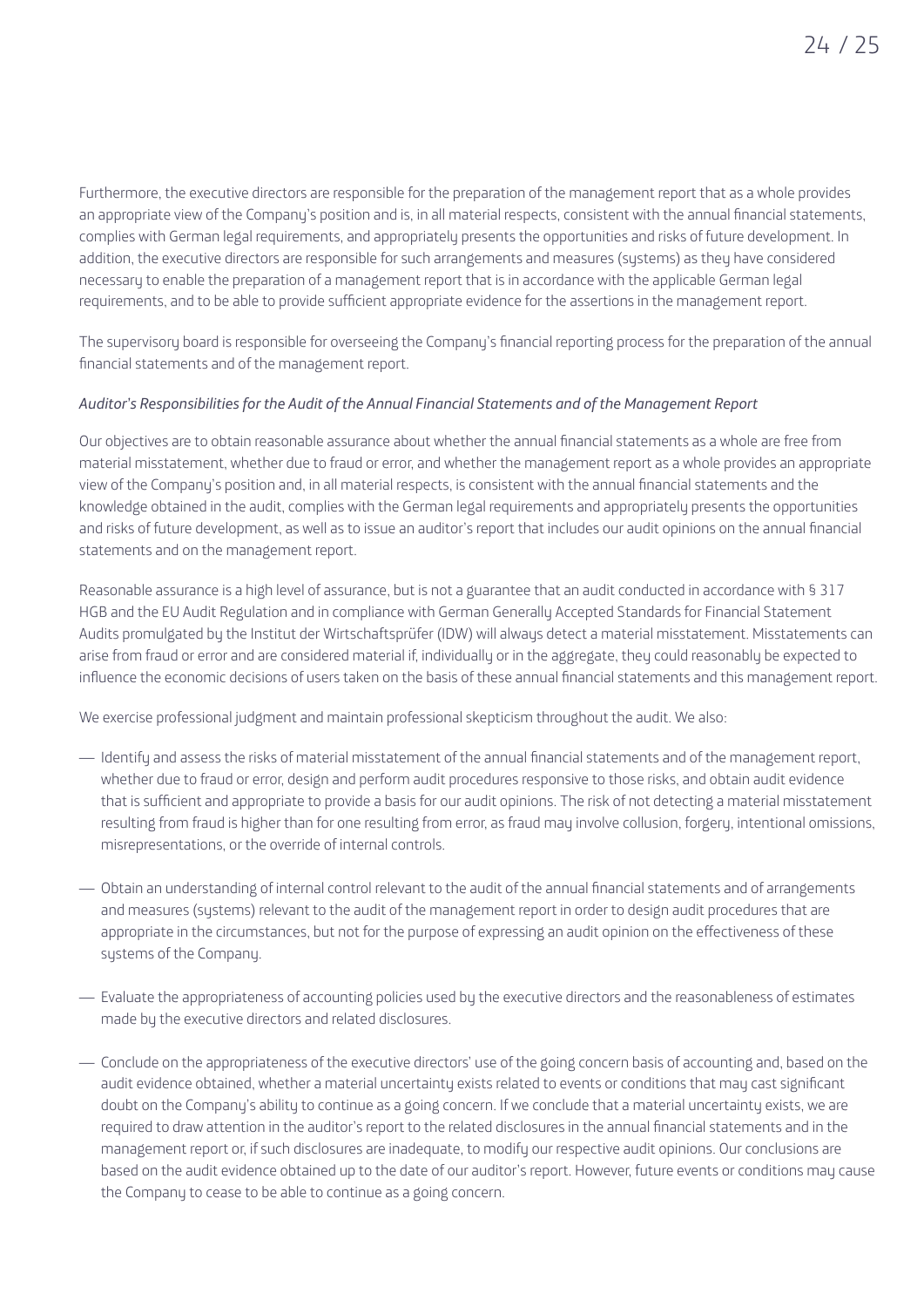- Evaluate the overall presentation, structure and content of the annual financial statements, including the disclosures, and whether the annual financial statements present the underlying transactions and events in a manner that the annual financial statements give a true and fair view of the assets, liabilities, financial position and financial performance of the Company in compliance with German Legally Required Accounting Principles.
- Evaluate the consistency of the management report with the annual financial statements, its conformity with German law, and the view of the Company's position it provides.
- Perform audit procedures on the prospective information presented by the executive directors in the management report. On the basis of sufficient appropriate audit evidence we evaluate, in particular, the significant assumptions used by the executive directors as a basis for the prospective information, and evaluate the proper derivation of the prospective information from these assumptions. We do not express a separate audit opinion on the prospective information and on the assumptions used as a basis. There is a substantial unavoidable risk that future events will differ materially from the prospective information.

We communicate with those charged with governance regarding, among other matters, the planned scope and timing of the audit and significant audit findings, including any significant deficiencies in internal control that we identify during our audit.

We also provide those charged with governance with a statement that we have complied with the relevant independence requirements, and communicate with them all relationships and other matters that may reasonably be thought to bear on our independence, and where applicable, the related safeguards.

From the matters communicated with those charged with governance, we determine those matters that were of most significance in the audit of the annual financial statements of the current period and are therefore the key audit matters. We describe these matters in our auditor's report unless law or regulation precludes public disclosure about the matter.

#### **OTHER LEGAL AND REGULATORY REQUIREMENTS**

#### **Assurance Report in Accordance with § 317 Abs. 3b HGB on the Electronic Reproduction of the Annual Financial Statements and the Management Report Prepared for Publication Purposes**

#### *Reasonable Assurance Conclusion*

We have performed an assurance engagement in accordance with § 317 Abs. 3b HGB to obtain reasonable assurance about whether the reproduction of the annual financial statements and the management report (hereinafter the "ESEF documents") contained in the attached electronic file [TelefonicaDeutschlandHolding\_AG\_JA+LB\_ESEF-2020-12-31.zip] and prepared for publication purposes complies in all material respects with the requirements of § 328 Abs. 1 HGB for the electronic reporting format ("ESEF format"). In accordance with German legal requirements, this assurance engagement only extends to the conversion of the information contained in the annual financial statements and the management report into the ESEF format and therefore relates neither to the information contained within this reproduction nor to any other information contained in the above-mentioned electronic file.

In our opinion, the reproduction of the annual financial statements and the management report contained in the abovementioned attached electronic file and prepared for publication purposes complies in all material respects with the requirements of § 328 Abs. 1 HGB for the electronic reporting format. We do not express any opinion on the information contained in this reproduction nor on any other information contained in the above-mentioned electronic file beyond this reasonable assurance conclusion and our audit opinion on the accompanying annual financial statements and the accompanying management report for the financial year from 1 January to 31 December 2020 contained in the "Report on the Audit of the Annual Financial Statements and on the Management Report" above.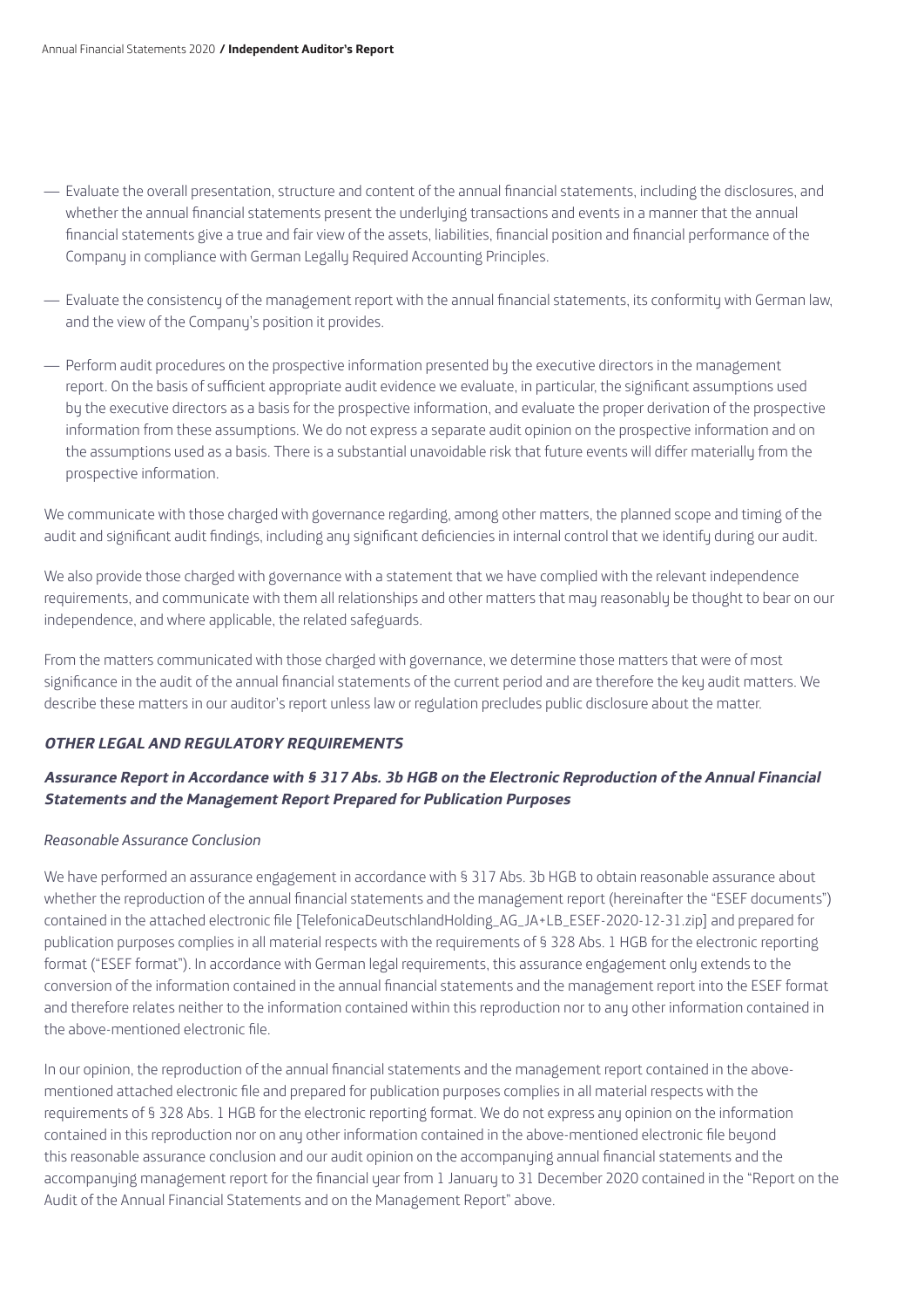#### *Basis for the Reasonable Assurance Conclusion*

We conducted our assurance engagement on the reproduction of the annual financial statements and the management report contained in the above mentioned attached electronic file in accordance with § 317 Abs. 3b HGB and the Exposure Draft of IDW Assurance Standard: Assurance in Accordance with § 317 Abs. 3b HGB on the Electronic Reproduction of Financial Statements and Management Reports Prepared for Publication Purposes (ED IDW AsS 410) and the International Standard on Assurance Engagements 3000 (Revised). Accordingly, our responsibilities are further described below in the "Auditor's Responsibilities for the Assurance Engagement on the ESEF Documents" section. Our audit firm has applied the IDW Standard on Quality Management: Requirements for Quality Management in the Audit Firm (IDW QS 1).

#### *Responsibilities of the Executive Directors and the Supervisory Board for the ESEF Documents*

The executive directors of the Company are responsible for the preparation of the ESEF documents including the electronic reproduction of the annual financial statements and the management report in accordance with § 328 Abs. 1 Satz 4 Nr. 1 HGB.

In addition, the executive directors of the Company are responsible for such internal control as they have considered necessary to enable the preparation of ESEF documents that are free from material non-compliance with the requirements of § 328 Abs. 1 HGB for the electronic reporting format, whether due to fraud or error.

The executive directors of the Company are also responsible for the submission of the ESEF documents together with the auditor's report and the attached audited annual financial statements and audited management report as well as other documents to be published to the operator of the German Federal Gazette [Bundesanzeiger].

The supervisory board is responsible for overseeing the preparation of the ESEF documents as part of the financial reporting process.

#### *Auditor's Responsibilities for the Assurance Engagement on the ESEF Documents*

Our objective is to obtain reasonable assurance about whether the ESEF documents are free from material non-compliance with the requirements of § 328 Abs. 1 HGB, whether due to fraud or error. We exercise professional judgment and maintain professional skepticism throughout the assurance engagement. We also:

- Identify and assess the risks of material non-compliance with the requirements of § 328 Abs. 1 HGB, whether due to fraud or error, design and perform assurance procedures responsive to those risks, and obtain assurance evidence that is sufficient and appropriate to provide a basis for our assurance conclusion.
- Obtain an understanding of internal control relevant to the assurance engagement on the ESEF documents in order to design assurance procedures that are appropriate in the circumstances, but not for the purpose of expressing an assurance conclusion on the effectiveness of these controls.
- Evaluate the technical validity of the ESEF documents, i.e., whether the electronic file containing the ESEF documents meets the requirements of the Delegated Regulation (EU) 2019/815 in the version applicable as at the balance sheet date on the technical specification for this electronic file.
- Evaluate whether the ESEF documents enables a XHTML reproduction with content equivalent to the audited annual financial statements and to the audited management report.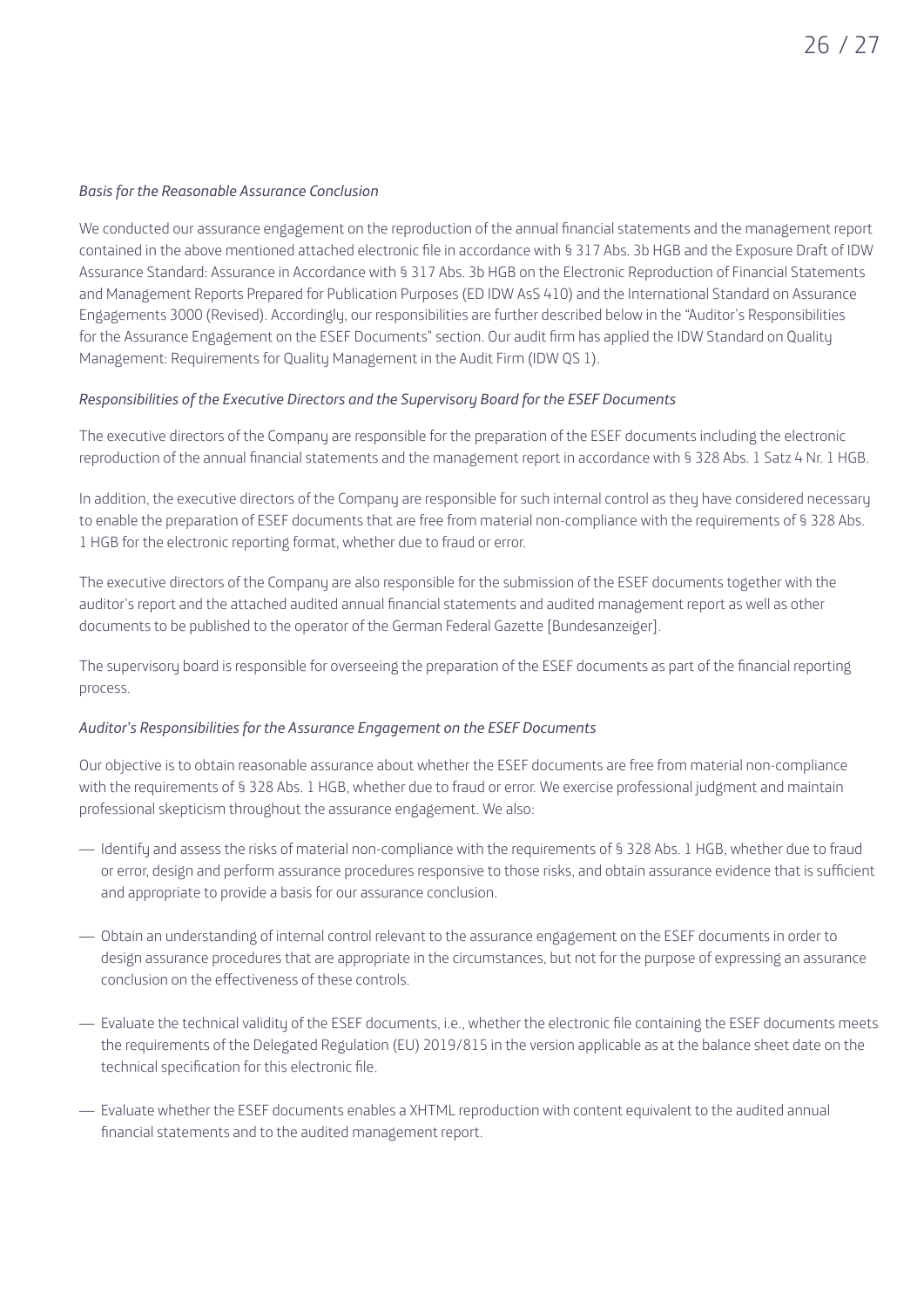#### **Further Information pursuant to Article 10 of the EU Audit Regulation**

We were elected as auditor bu the annual general meeting on 20 May 2020. We were engaged by the supervisory board on 23 December 2020. We have been the auditor of the Telefónica Deutschland Holding AG, Munich without interruption since the financial year 2017.

We declare that the audit opinions expressed in this auditor's report are consistent with the additional report to the audit committee pursuant to Article 11 of the EU Audit Regulation (long-form audit report).

We have provided the following services in addition to the audit of the annual financial statements to the audited entity and its controlled undertakings, which have not been disclosed in the annual financial statements or the management report: We have audited the consolidated financial statements of the company and performed several financial statement audits of subsidiaries. We also provided other assurance services, primarily in connection with sustainability reporting, and other services in connection with a contractual agreement.

#### **GERMAN PUBLIC AUDITOR RESPONSIBLE FOR THE ENGAGEMENT**

The German Public Auditor responsible for the engagement is Stefano Mulas.

Munich, February 18, 2021

PricewaterhouseCoopers GmbH Wirtschaftsprüfungsgesellschaft

(sgd. Stefano Mulas) (sgd. ppa. Gabor Krüpl) Wirtschaftsprüfer Wirtschaftsprüfer (German Public Auditor) (German Public Auditor)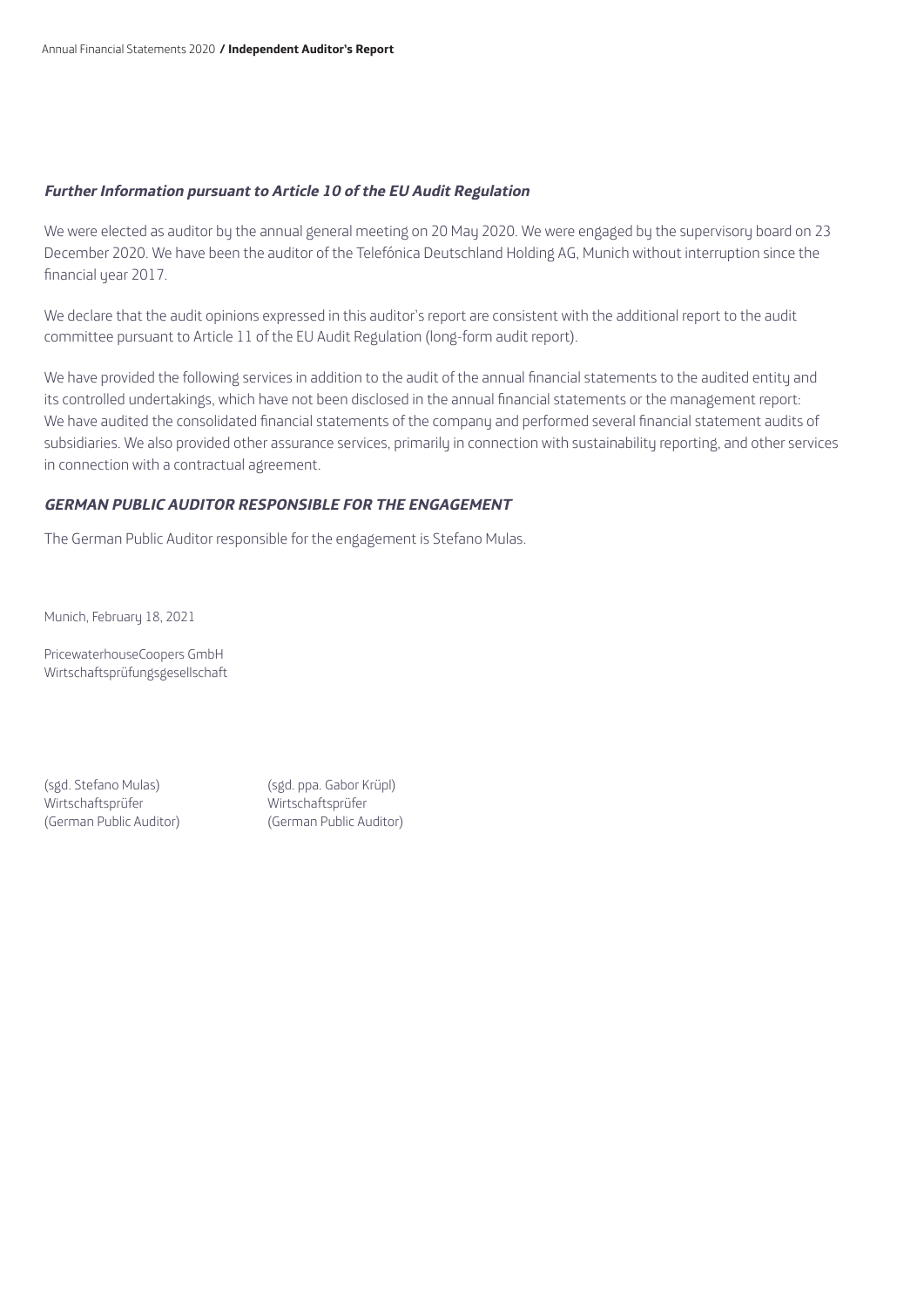## **GLOSSARY**

The glossary also includes abbreviations as used in the Group Management Report

| ADA               | <b>Advanced Data Analytics</b>                                                                                                                                          |
|-------------------|-------------------------------------------------------------------------------------------------------------------------------------------------------------------------|
| AktG              | Aktiengesetz (German Stock Corporation Act)                                                                                                                             |
| ARPU              | Average Revenue per User                                                                                                                                                |
| Art               | Article                                                                                                                                                                 |
| Augmented Reality | Augmented reality: computer-aided augmentation of reality                                                                                                               |
| GDP               | Gross domestic product                                                                                                                                                  |
| Bitkom            | German Federal Association for Information Technology, Telecommunications and New Media, Berlin                                                                         |
| <b>BMWi</b>       | German Federal Ministry for Economic Affairs and Energy                                                                                                                 |
| <b>BNetzA</b>     | Bundesnetzagentur (German federal network agency)                                                                                                                       |
| <b>BOLO</b>       | Contribution-based benefit regulations of the Essen Association                                                                                                         |
| bp                | <b>Basis points</b>                                                                                                                                                     |
| Broadband         | Refers to telecommunication in which a wide band of frequencies is available to transmit information                                                                    |
| <b>Brexit</b>     | British Exit – the act of the United Kingdom leaving the European Union                                                                                                 |
| CAP               | Capping limit                                                                                                                                                           |
| CapEx             | Capital Expenditure: Investments in property, plant and equipment and intangible assets excluding investments in mobile<br>frequency licences and business combinations |
| CapEx/Sales ratio | Investment ratio - reflects the percentage share of investments in revenues                                                                                             |
| Carrier           | Telecommunication network operator authorised by the German federal network agency                                                                                      |
| Churn             | Loss of customers                                                                                                                                                       |
| Cloud services    | Dynamic infrastructures, software and platform services, which are available online                                                                                     |
| CSI               | <b>Customer Satisfaction Index</b>                                                                                                                                      |
| <b>DAX</b>        | German Stock Index                                                                                                                                                      |
| <b>DBO</b>        | Defined Benefit Obligation                                                                                                                                              |
| GCGC              | German Corporate Governance Code                                                                                                                                        |
| <b>DRS</b>        | <b>German Accounting Standard</b>                                                                                                                                       |
| DSL               | Digital Subscriber Line: technology to transmit data in the local loop to private end-customers                                                                         |
| EIB               | European Investment Bank                                                                                                                                                |
| EV                | <b>Essen Association</b>                                                                                                                                                |
| EU                | European Union                                                                                                                                                          |
| <b>EURIBOR</b>    | Euro Interbank Offered Rate                                                                                                                                             |
| ExComm            | <b>Executive Committee</b>                                                                                                                                              |
| FCF               | Free cash flow                                                                                                                                                          |
| <b>FDD</b>        | Frequency division duplex                                                                                                                                               |
| FTE               | Full-time equivalent                                                                                                                                                    |
| FTR               | <b>Fixed network Termination Rates</b>                                                                                                                                  |
| FttB              | FttB - Fibre to the Building or Fibre to the Basement. In telecommunications, FttB means that the fibre-optic cable is<br>terminated in the user's house (basement).    |
| FttH              | FttH - Fibre to the Home. In telecommunications, FttH means that the fibre-optic cable is terminated right in the user's home<br>or apartment.                          |
| GB                | Gigabyte                                                                                                                                                                |
| GfK               | Gesellschaft für Konsumforschung (consumer research association)                                                                                                        |
| GHz               | Gigahertz                                                                                                                                                               |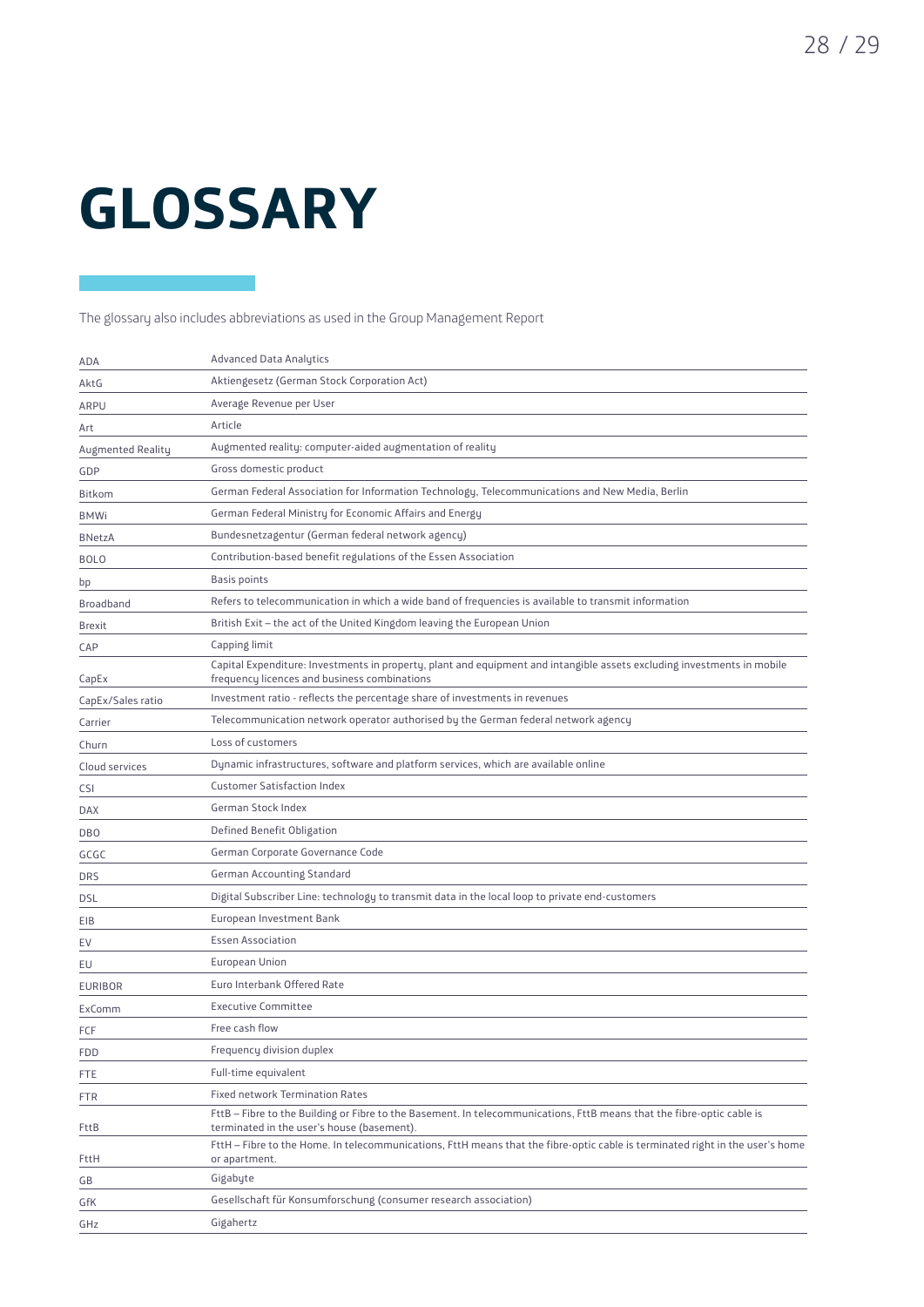| Handset                 | Mobile phone                                                                                                                                                |
|-------------------------|-------------------------------------------------------------------------------------------------------------------------------------------------------------|
| HGB                     | Handelsgesetzbuch (German Commercial Code)                                                                                                                  |
| IAS                     | International Accounting Standards                                                                                                                          |
| IASB                    | International Accounting Standards Board                                                                                                                    |
| IDW                     | Institut der Wirtschaftsprüfer in Deutschland e.V. (Institute of Auditors in Germany), Dusseldorf                                                           |
| IFRS                    | International Financial Reporting Standards                                                                                                                 |
| ICS                     | Internal control system                                                                                                                                     |
| IoT                     | Internet of Things                                                                                                                                          |
| ISIN                    | International Securities Identification Number                                                                                                              |
| IT                      | Information Technology                                                                                                                                      |
| Joint Venture           | A joint agreement under which the parties having joint control have rights to the net assets of the agreement                                               |
| SME                     | Small and medium-sized enterprises                                                                                                                          |
| KPI                     | Key Performance Indicator                                                                                                                                   |
| KPN                     | Koninklijke KPN N.V., The Hague, Netherlands                                                                                                                |
| LTM                     | <b>Last Twelve Months</b>                                                                                                                                   |
| LTE                     | Long Term Evolution: further development of the UMTS/SPA mobile communications standard                                                                     |
| M2M                     | Machine-to-Machine communication: automatic exchange of information between machines                                                                        |
| MBA                     | Mobile Bitstream Access                                                                                                                                     |
| Mbit                    | Megabit                                                                                                                                                     |
| MHz                     | Megahertz                                                                                                                                                   |
| ms                      | Milliseconds                                                                                                                                                |
| MSR                     | Mobile service revenue                                                                                                                                      |
| MTR                     | Mobile network termination rates                                                                                                                            |
| MVNO                    | Mobile Virtual Network Operator: Virtual network operator                                                                                                   |
| Net Adds                | Net new customers: New customers for the period less those leaving are designated as net additional customers                                               |
| NPS                     | Net Promoter Score                                                                                                                                          |
| O, (Europe) Limited     | O <sub>2</sub> (Europe) Limited, Slough, United Kingdom                                                                                                     |
| O <sub>2</sub> My Handy | Monthly payment model for mobile phones and other devices                                                                                                   |
| O, Free                 | The O <sub>2</sub> Free data plan allows customers to remain online with speeds of up to 1 Mbit/s even after they have used all of their<br>high-speed data |
| OIBDA                   | Operating Income before Depreciation and Amortisation                                                                                                       |
| <b>OpCF</b>             | <b>Operating Cash Flow</b>                                                                                                                                  |
| 0TT                     | Over The Top – Ip-based and platform-independent services and applications (WhatsApp, Facebook, etc.)                                                       |
| PIP                     | Performance and Investment Plan                                                                                                                             |
| Prepaid/Postpaid        | In contrast to postpaid contracts, prepaid contracts purchase the credit balance in advance without a fixed contractual<br>commitment                       |
| PSP                     | Performance Share Plan                                                                                                                                      |
| Roaming                 | Using a communication device or subscriber identity in a different network other than one's home network                                                    |
| RCF                     | Revolving Credit Facility                                                                                                                                   |
| SIM                     | Subscriber Identity Module: a chip card to insert into a mobile phone which identifies the user within the network                                          |
| Smartphone              | Mobile phone with extensive computer and internet functions                                                                                                 |
| Smart watch             | Electronic watch ("wearable") that has additional sensors, actuators and computer functionalities and connectivities.                                       |
| SMS                     | <b>Short Message Service</b>                                                                                                                                |
| SoHo                    | Small office/Home office                                                                                                                                    |
| SOX                     | Sarbanes-Oxley-Act: US federal law on improving the reliability of reporting                                                                                |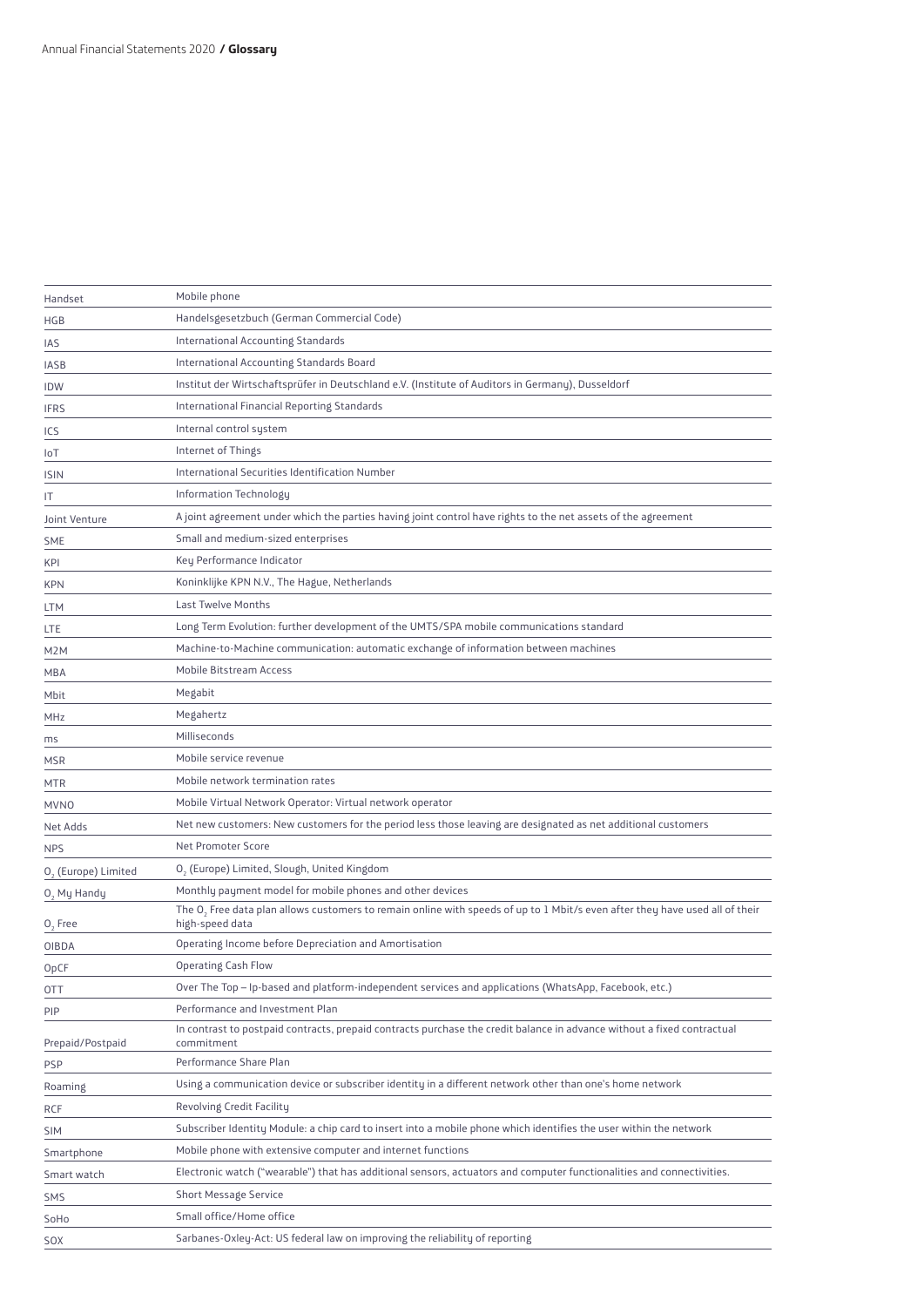| Tablet                          | A wireless, portable personal computer with a touch screen                                                                                                                                                       |
|---------------------------------|------------------------------------------------------------------------------------------------------------------------------------------------------------------------------------------------------------------|
| <b>TDD</b>                      | Time division duplex operation                                                                                                                                                                                   |
| Telefónica Deutschland          | Telefónica Deutschland Holding AG, Munich, Germany                                                                                                                                                               |
| Telefónica, S.A.                | Telefónica S.A., Madrid, Spain                                                                                                                                                                                   |
| Telefónica Deutschland<br>Group | The companies included in the Consolidated Financial Statements of Telefónica Deutschland                                                                                                                        |
| <b>TKG</b>                      | Telekommunikationsgesetz (Telecommunications Act)                                                                                                                                                                |
| <b>TSR</b>                      | Total Shareholder Return (return on shares)                                                                                                                                                                      |
| <b>Translation risk</b>         | The risk arising from the translation of accounting items at a later reporting date                                                                                                                              |
| ULL                             | Unbundled Local Loop: bridges the distance between the local exchange and the termination point on the customer's<br>premises or in their home, so it is also known as the "last mile"                           |
| <b>UMTS</b>                     | Universal Mobile Telecommunications Service: international mobile communications standard of the third generation which<br>unites mobile multimedia and telematics service under the frequency spectrum of 2 GHz |
| <b>VATM</b>                     | Association of Telecommunications and Value-Added Service Providers, Berlin                                                                                                                                      |
| <b>VDSL</b>                     | Very High Data Rate Digital Subscriber Line - DSL technology with significantly higher data transmission rights (see also DSL)                                                                                   |
| Vectoring                       | Vectoring is a noise-cancelling technology that removes the electro-magnetic interference between lines, enabling higher bit<br>rates.                                                                           |
| <b>Virtual Reality</b>          | Virtual reality: computer generated representation of a world (in real time)                                                                                                                                     |
| <b>VZBV</b>                     | Federation of German Consumer Organisations, Berlin                                                                                                                                                              |
| Wearables                       | Wearable computers (abbreviated wearables) are computer systems that are attached to the user's body during use                                                                                                  |
| Wholesale                       | Selling services to third parties who sell them to their own end customers either directly or after further processing                                                                                           |
|                                 |                                                                                                                                                                                                                  |